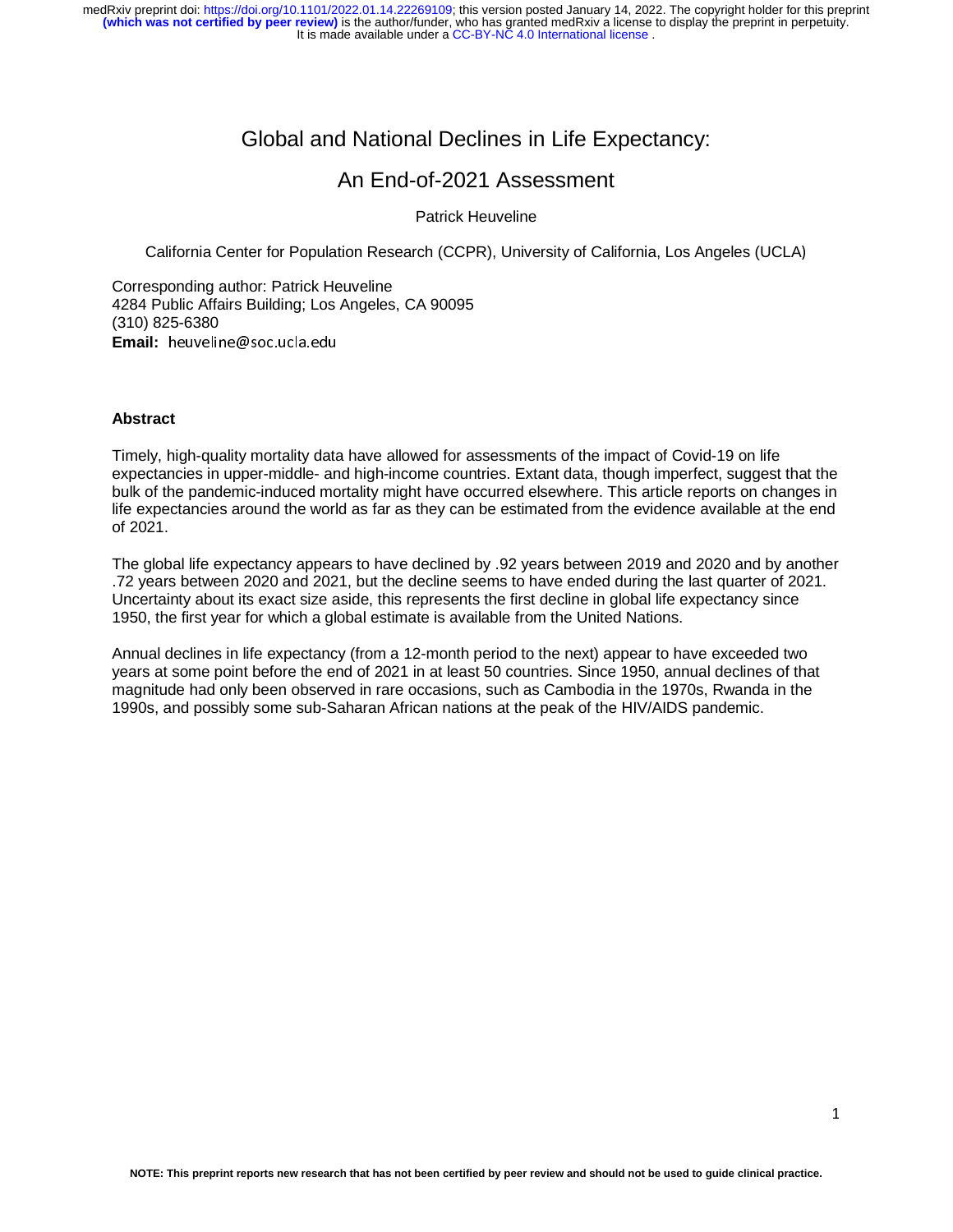#### Global and National Declines in Life Expectancy at Birth: An End-of-2021 Assessment

りく ドリ Period life expectancy at birth [life expectancy thereafter] is the most-frequently used indicator<br>of mortality conditions. More broadly, life expectancy is commonly taken as a marker of human<br>progress, for instance in agg of mortality conditions. The engage indices such as the Human Development Index (United<br>Nations Development Programme 2020). The United Nations (UN) regularly updates and makes<br>available life expectancy estimates for every progress of the United Nations (UN) regularly updates and m<br>available life expectancy estimates for every country, various country aggregates and the v<br>for every year since 1950 (Gerland, Raftery, Ševčíková et al. 2014), p Nations Development Programme 2021). The United Nations (UN) regularly updates and the world<br>available life expectancy estimates for every country, various country aggregates and the world<br>for every year since 1950 (Gerlan for every year since 1950 (Gerland, Raftery, Ševčíková et al. 2014), providing a 70-year<br>benchmark for assessing the direction and magnitude of mortality changes.<br>Analyses of timely, high-quality vital statistics from abou benchmark for assessing the direction and magnitude of mortality changes.

income nations have already demonstrated declines in life expectancies between 2019 and  $\frac{1}{2}$ Oceania) do account for a substantial share of the global deaths attributed to Covid-19 to date. 2020 (Aburto et al. 2021; Islam et al. 2021). Due to the relative efficiency of their mortality reporting, these countries (mostly European, plus the USA and a few countries in East Asia and<br>Oceania) do account for a substantial share of the global deaths attributed to Covid-19 to date.<br>In other countries, however, d Oceania) do account for a substantial share of the global deaths attributed to Covid-19 to date.<br>In other countries, however, deaths due to Covid-19 may be more frequently misdiagnosed and<br>under-reported and pandemic-mitig In other countries, however, deaths due to Covid-19 may be more frequently misdiagnosed and<br>under-reported and pandemic-mitigation policies might have induced greater changes in<br>deaths from other causes. Numbers of "excess In our commiss, in the ring and the recovid-2 may be more precising under-reported and pandemic-mitigation policies might have induced greater changes in<br>deaths from other causes. Numbers of "excess deaths"—the difference deaths from other causes. Numbers of "excess deaths"—the difference between the actual<br>number of deaths and the number of deaths expected to have occurred in the absence of th<br>pandemic (based on pre-pandemic trends)—would number of deaths and the number of deaths expected to have occurred in the absence of the<br>pandemic (based on pre-pandemic trends)—would provide a fuller account of the mortality<br>impact of the pandemic (Helleringer and Lanz number of deaths and the number of deaths and provide a fuller account of the mortality<br>impact of the pandemic (Helleringer and Lanza Queiroz 2021). While imperfect, extant<br>estimates suggests that the number of excess deat pandemic (based on pre-pandemic trends)—would provide a function of the pandemic (Helleringer and Lanza Queiroz 2021). While imperfect, extant<br>estimates suggests that the number of excess deaths might be two to four times impact of the pandemic (Helleringer and Lanza Queiroz 2021). Then imperfects, antihing<br>deaths officially attributed to Covid-19 and that the bulk of these excess deaths likely or<br>outside of Europe and the other high-income deaths officially attributed to Covid-19 and that the bulk of these excess deaths likely occurred<br>outside of Europe and the other high-income nations in which the mortality impact of the<br>pandemic has been extensively docum outside of Europe and the other high-income nations in which the mortality impact of the

This paper presents an attempt to redress this geographical imbalance between the pandemic has been extensively documented (The Economist 2022).<br>This paper presents an attempt to redress this geographical is<br>severity of the pandemic and the depth of the current analytical record changes in life expectan  $rac{5}{3}$ of the pandemic and the depth of the current analytical record, by providing estima<br>ges in life expectancies up to the end of 2021 for the world and for as many countrie<br>artial data allow. First, to provide a sense of magn of changes in life expectancies up to the end of 2021 for the world and for as many countries as<br>even partial data allow. First, to provide a sense of magnitude for the results, past instances of<br>life expectancy declines a even partial data allow. First, to provide a sense of magnitude for the results, past instances of<br>life expectancy declines are provided from a review of the UN time series from 1950 to 2019.<br>Second, for each country and e life expectancy declines are provided from a review of the UN time series from 1950 to 2019.<br>Second, for each country and each quarter of 2020 and 2021, numbers of excess deaths are<br>estimated. Used in combination with prev Second, for each country and each quarter of 2020 and 2021, numbers of excess deaths are<br>estimated. Used in combination with previously (pre-pandemic) estimated UN life tables, these<br>numbers yield global and national life estimated. Used in combination with previously (pre-pandemic) estimated UN life tables, the<br>numbers yield global and national life expectancies for eight 12-month periods ending each<br>quarter from March 31<sup>st</sup>, 2020, to Dec numbers yield global and national life expectancies for eight 12-month periods ending each<br>quarter from March 31<sup>st</sup>, 2020, to December 31<sup>st</sup>, 2021. Changes between two consecutive 12-<br>month periods and cumulative 2019-20 numbers yield global and national limits. Superintended in eight 12-month periods and cumulative 2019-2021 changes are then compared to the UN annual series for eight 12-month periods and cumulative 2019-2021 changes are t month periods and cumulative 2019-2021 changes are then compared to the UN annual series.<br>The last sections discuss the current data limitations, the estimates' uncertainty and what<br>might still be reasonably concluded from The last sections discuss the current data limitations, the estimates' uncertainty and what might still be reasonably concluded from this still preliminary assessment of global mortality might still be reasonably concluded from this still preliminary assessment of global mortality, trends between 2019 and 2021.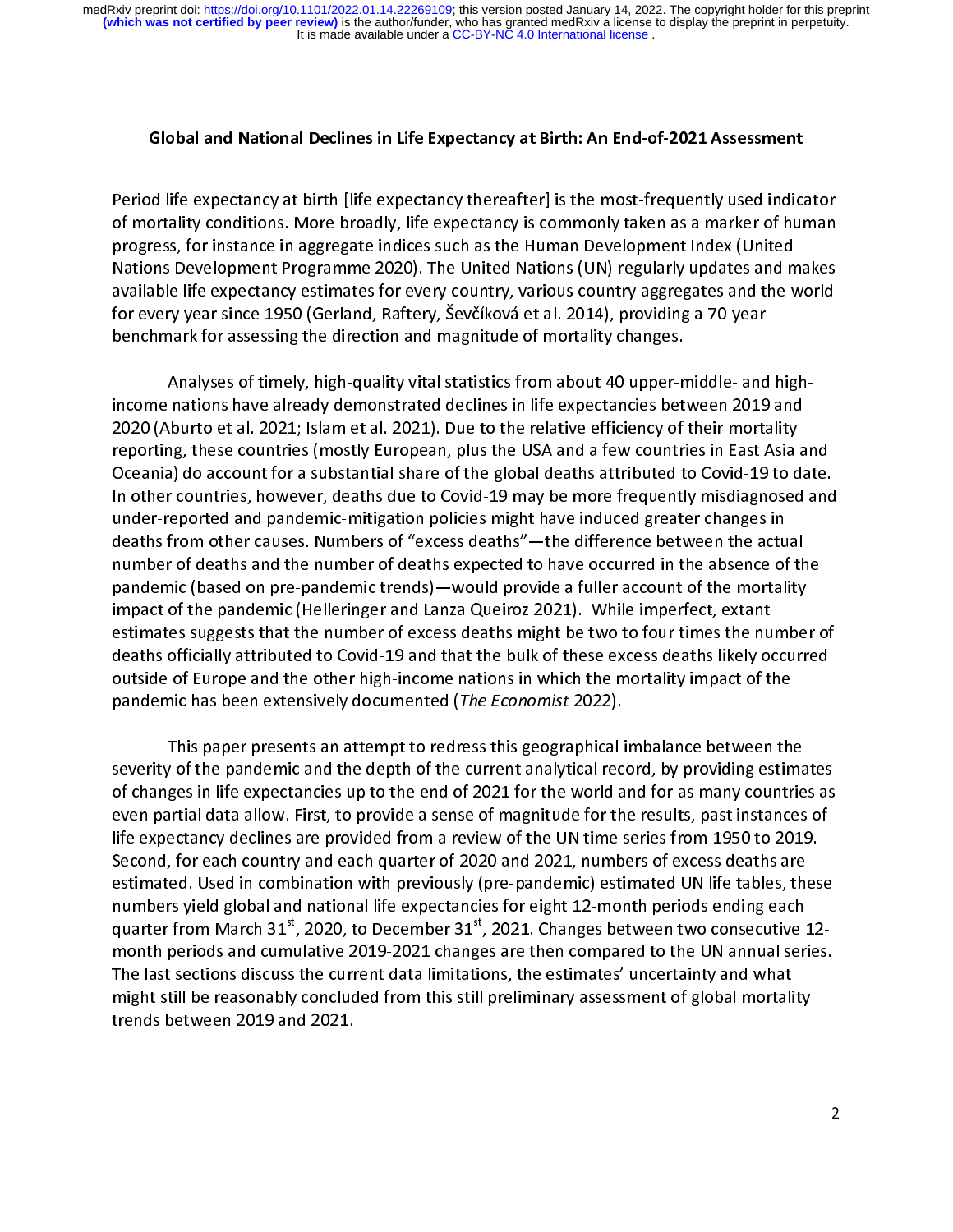#### Background

### Global life expectancy and mortality crises, 1950-2019

 $\ddot{\phantom{a}}$ C<br>F<br>C pandemic-induced changes. As estimated by the UN, the post-1950 trend in global life<br>expectancy is quite remarkable. The UN estimates that the annual value of the global life<br>expectancy has increased without interruption f pay expectancy is quite remarkable. The UN estimates that the annual value of the global life expectancy has increased without interruption from 45.7 years in 1950 to 72.6 years in (United Nations 2019), a .39-year gain pe expectancy has increased without interruption from 45.7 years in 1950 to 72.6 years in 20<br>(United Nations 2019), a .39-year gain per year on average. The largest annual gains, mor<br>.7 year from 1964 to 1968, reflect the suc expectancy of the largest annual currely of the laided with the distributed Nations 2019), a 29-year gain per year on average. The largest annual gains, more th<br>17 year from 1964 to 1968, reflect the success of global publ .7 year from 1964 to 1968, reflect the success of global public health campaigns, in particular childhood vaccination programs (Cutler, Deaton, and Lleras-Muney 2006).

The distribution of these mortality declines over the lifespan contributed to reduce the global life table entropy (Keyfitz 1977; Goldman and Lord 1986; Olshansky, Carnes, and ד<br>;<br>, required to maintain the pace of annual gains in life expectancy. Instead, annual gains in global<br>life expectancy have gradually declined below their 1950-2019 average of .39 years, dipping Désesquelles 2001). As a result, proportionally larger mortality declines would have been required to maintain the pace of annual gains in life expectancy. Instead, annual gains in g<br>Iife expectancy have gradually declined below their 1950-2019 average of .39 years, dippi<br>below .3 years from 2015 to 2018 and be required to maintain the pace of annual gains in the expectancy annual gains in gradual<br>life expectancy have gradually declined below their 1950-2019 average of .39 years, dipping<br>below .3 years from 2015 to 2018 and below discussed to 2015 to 2018 and below their areas in 2019. Annual gains had previously<br>dropped under the sears between 1990 to 1995, due to HIV/AIDS pandemic, with the years in<br>1992 being the smallest annual gain of the enti dropped under .2 years between 1990 to 1995, due to HIV/AIDS pandemic, with .16 years in 1992 being the smallest annual gain of the entire 1950-2019 period.

At the national level, countries did not all enjoy an uninterrupted upward trend in life expectancy. Instances of life expectancy declines, from one calendar year to the next, remain ノート・ドー Incy. Instances of life expectancy declines, from one calendar year to the next, remain<br>the UN time series and relatively modest though. The main exceptions to this<br>ization are found for Cambodia (up to -4.63 years per yea expectancy. Instances of the supersality products of the life experiment years of this<br>rare in the UN time series and relatively modest though. The main exceptions to this<br>generalization are found for Cambodia (up to -4.63 generalization are found for Cambodia (up to -4.63 years per year) and Rwanda (up to<br>years per year)—two countries that experienced massive increases in violent mortality<br>late 1970s and early 1990s respectively—and a few s gears per year)—two countries that experienced massive increases in violent mortality, in th<br>late 1970s and early 1990s respectively—and a few sub-Saharan countries during by the<br>HIV/AIDS pandemic. According to the UN esti years per year)—two countries that engineers interests in the experiment massive increases late 1970s and early 1990s respectively—and a few sub-Saharan countries during by the HIV/AIDS pandemic. According to the UN estima HIV/AIDS pandemic. According to the UN estimates, the impact of AIDS mortality on life<br>expectancy was most severe in Eswatini in the late 1990s (up to -2.10 years per year).<br>The UN annual estimates of life expectancy are d expectancy was most severe in Eswatini in the late  $1990s$  (up to  $-2.10$  years per year).

though. This involves a smoothing function that reduces annual variations. The decline in life This involves a smoothing function that reduces annual variations. The decline in life<br>incy in Rwanda between 1993 and 1994, the year of the genocide (Verwimp 2004), is<br>juch more than five years. National estimates similar expectancy in Rwanda between 1993 and 1994, the year of the genocide (Verwimp 2004), is<br>likely much more than five years. National estimates similarly smooth out the impact of<br>mortality crises at the subnational level, suc likely much more than five years. National estimates similarly smooth out the impact of<br>mortality crises at the subnational level, such as in Darfur (Hagan and Palloni 2006). Sadly,<br>instances of massive short-term mortalit mortality crises at the subnational level, such as in Darfur (Hagan and Palloni 2006). Sadl<br>instances of massive short-term mortality increases driven by violence or famine have no<br>that uncommon since 1950 (Obermeyer et al mortally crises at the submitted mortality increases driven by violence or famine have not<br>that uncommon since 1950 (Obermeyer et al. 2008). Contrary to estimates of the number of<br>deaths, however, estimates of life expecta that uncommon since 1950 (Obermeyer et al. 2008). Contrary to estimates of the number of<br>deaths, however, estimates of life expectancy during these mortality crises remain relatively<br>few. A full reconstruction of demograph deaths, however, estimates of life expectancy during these mortality crises remain relatively<br>few. A full reconstruction of demographic changes in China between 1958 and 1961 does<br>suggest that life expectancy may have decl suggest that life expectancy may have declined by 12 years between fiscal years 1957-58 and suggest that life expectancy may have declined by 12 years between fiscal years 1957-58 a<br>1958-59 (equivalent to a five-level change in Coale-Demeny model life tables, Ashton et al<br>1984: 639). Another reconstruction of dem suggest 1958-59 (equivalent to a five-level change in Coale-Demeny model life tables, Ashton et al.<br>1984: 639). Another reconstruction of demographic changes in Cambodia during the "Khmer-1984: 639). Another reconstruction of demographic changes in Cambodia during the "Khme"<br>1984: 639). Another reconstruction of demographic changes in Cambodia during the "Khme"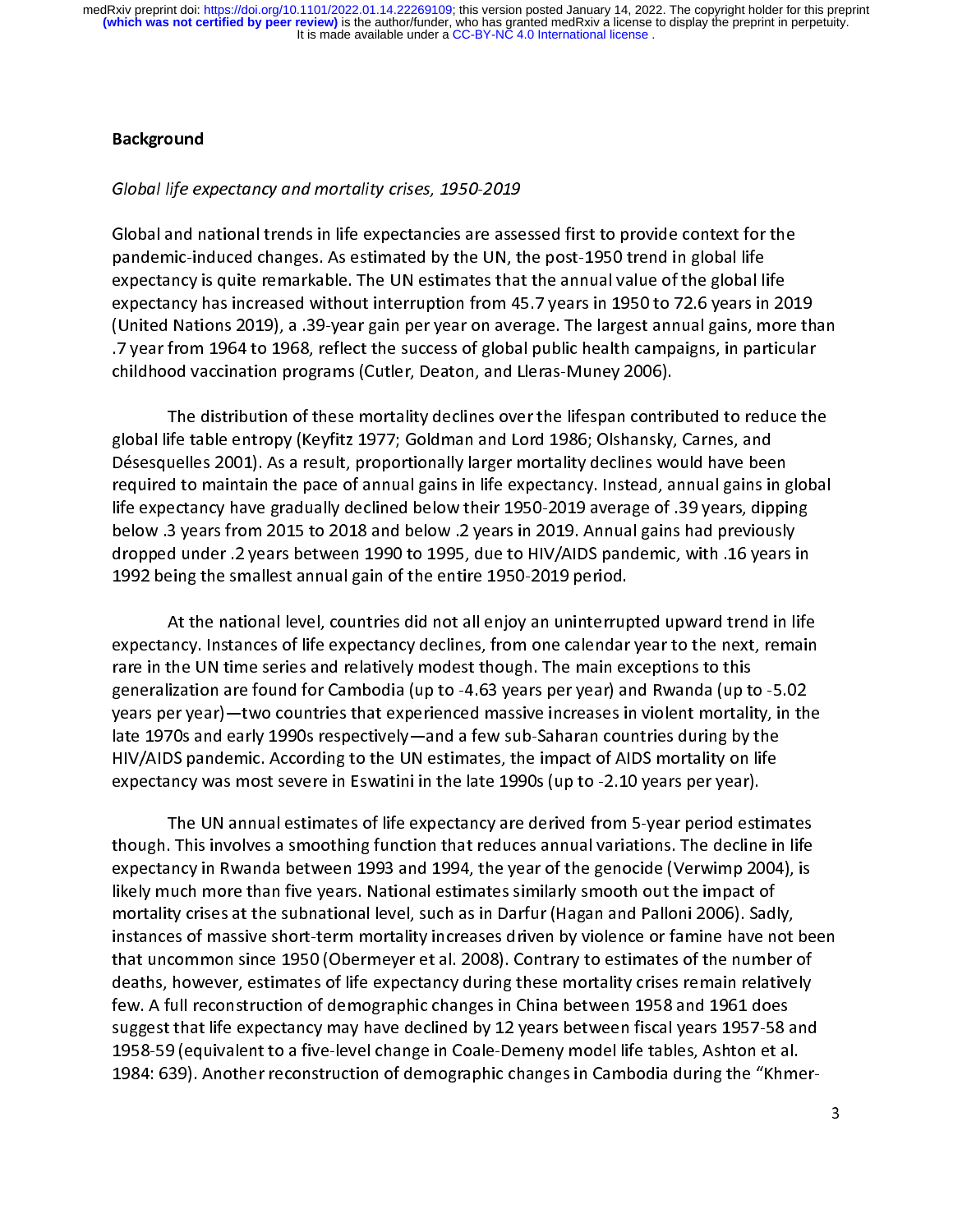and 16.7 years for females (Heuveline 2015: 211), implying a decline from pre-1975 levels that<br>numbers in decades rather than in years. The conclusion from a review of the UN time series<br>that annual declines in life expect numbers in decades rather than in years. The conclusion from a review of the UN time series<br>that annual declines in life expectancy since 1950 rarely exceeded two years must thus be<br>qualified as not applying to famine- or numbers in declines in life expectancy since 1950 rarely exceeded two years must thus be<br>qualified as not applying to famine- or violence-driven mortality shocks.<br>Pandamic induced changes in life expectancy. qualified as not applying to famine- or violence-driven mortality shocks.

### Pandemic-induced changes in life expectancy

Life expectancy is derived from sex- and age-specific rates of all-cause mortality. The process of  $\frac{1}{2}$ l<br>( verifying and consolidating deaths data to produce these rates is typically a lengthy one. The US<br>Centers for Disease Control and Prevention (CDC), for instance, first produced a provisional<br>estimate of the US life expecta Centers for Disease Control and Prevention (CDC), for instance, first produced a provisional<br>estimate of the US life expectancy for 2020 in July 2021 suggesting a decline of 1.5 years<br>compared to 2019 (Arias et al. 2021). estimate of the US life expectancy for 2020 in July 2021 suggesting a decline of 1.5 years<br>compared to 2019 (Arias et al. 2021). The estimated decline was increased to 1.8 years with<br>final estimate released in December 202 estimate of the US life experiency for 2021 in July 2021-1988 in July 2021 to 1.8 years we<br>final estimate released in December 2021 (Murphy et al. 2021). Given the urgency to doc<br>recent mortality conditions during the pand final estimate released in December 2021 (Murphy et al. 2021). Given the urgency to document<br>recent mortality conditions during the pandemic, provisional mortality statistics have been<br>released notably faster than under us final estimate released in December 2021, the period in Decepted in Decepted in December 2021, the transmitter<br>released notably faster than under usual circumstances. Most notably, the Human Mortality<br>Database has released released notably faster than under usual circumstances. Most notably, the Human Mortality<br>Database has released a Short-term Mortality Fluctuations data series (STMF, Jdanov et al.<br>2021) that tracks weekly mortality data w released a Short-term Mortality Fluctuations data series (STMF, Jdanov et al.<br>2021) that tracks weekly mortality data with a few-week lag for countries with reliable and<br>timely mortality statistics. Analyses of these data 2021) that tracks weekly mortality data with a few-week lag for countries with reliable and<br>timely mortality statistics. Analyses of these data have provided estimates of life expectancy<br>change in 2020 for nearly 40 countr 2021) From these analysis of these data have provided estimates of life expectance<br>Change in 2020 for nearly 40 countries, mostly European, with a few additional upper-midd<br>and high-income nations in North America, East As change in 2020 for nearly 40 countries, mostly European, with a few additional upper-middle-<br>and high-income nations in North America, East Asia and Oceania (Aburto et al. 2021; Islam et<br>al. 2021). From these analyses, the change in 2020 for nearly 40 countries, most and the second text in 2020 for molecular countries, model upper-<br>difference between the actual and expected-2020 values, 2, 33 for males and 2, 14 for females. al. 2021). From these analyses, the only country that appears to have experienced a 2-year or<br>larger decline in life expectancy between 2019 and 2020 is Russia. (Islam et al. 2021 report the<br>difference between the actual a larger decline in life expectancy between 2019 and 2020 is Russia. (Islam et al. 2021 report the<br>difference between the actual and expected 2020 values, 2.33 for males and 2.14 for females,<br>which should be slightly larger difference between the actual and expected 2020 values, 2.33 for males and 2.14 for females,<br>which should be slightly larger than the 2019 to 2020 decline given the expected,<br>counterfactual, upward trend). which should be slightly larger than the 2019 to 2020 decline given the expected, counterfactual, upward trend).

For all but a handful of countries, numbers of COVID-19 deaths that are updated at least daily on online dashboards such as Johns Hopkins University's (JHU) have provided a timelier  $rac{1}{2}$ and, foremost, more global resource to assess the mortality impact of the pandemic (Dong, Du<br>and Gardner 2020). Analyses of these data strongly suggest that the largest declines in life and, foremost, more global resource to assess the mortality impact of the pandemic (Dong, D<br>and Gardner 2020). Analyses of these data strongly suggest that the largest declines in life<br>expectancy were not occurring in Euro and Gardner 2020). Analyses of these data strongly suggest that the largest declines in life<br>expectancy were not occurring in Europe or the USA, but in countries of Central and South<br>America (Heuveline and Tzen 2021). The expectancy were not occurring in Europe or the USA, but in countries of Central and South<br>America (Heuveline and Tzen 2021). The life expectancy estimates derived from these data<br>proved unreliable, however, as their validi America (Heuveline and Tzen 2021). The life expectancy estimates derived from these data<br>proved unreliable, however, as their validity depends on reported counts of deaths due to<br>Covid-19 that may be inaccurate and an assu proved unreliable, however, as their validity depends on reported counts of deaths due to<br>Covid-19 that may be inaccurate and an assumption of unchanged rates of mortality from<br>causes other than Covid-19 that may not hold. proved in the that way be inaccurate and an assumption of unchanged rates of mortality from<br>causes other than Covid-19 that may not hold. Cause-specific mortality data reveal increase<br>US death rates from causes other than Couses other than Covid-19 that may not hold. Cause-specific mortality data reveal increases other than Covid-19 that may not hold. Cause-specific mortality data reveal increases US death rates from causes other than Covid US death rates from causes other than Covid-19 during the pandemic for instance (Ahmad and<br>Anderson 2021). Conversely, analyses of STMF data showed that, in a few countries, life<br>expectancy increased more in 2020 than in r expectancy increased more in 2020 than in recent years before, suggesting that public health expectancy increased more in 2020 than in recent years before, suggesting that public here<br>interventions intended to mitigate the impact on the virus also reduced mortality from o<br>causes. With respect to deaths attributed expectance more intended to mitigate the impact on the virus also reduced mortality from other<br>causes. With respect to deaths attributed to Covid-19, protocols that require including all<br>suspected, but unconfirmed, Covid-1 causes. With respect to deaths attributed to Covid-19, protocols that require including all<br>suspected, but unconfirmed, Covid-19 deaths might have produced overcounts in some suspected, but unconfirmed, Covid-19 deaths might have produced overcounts in some suspected, but unconfirmed, Covid-19 deaths might have produced overcounts in some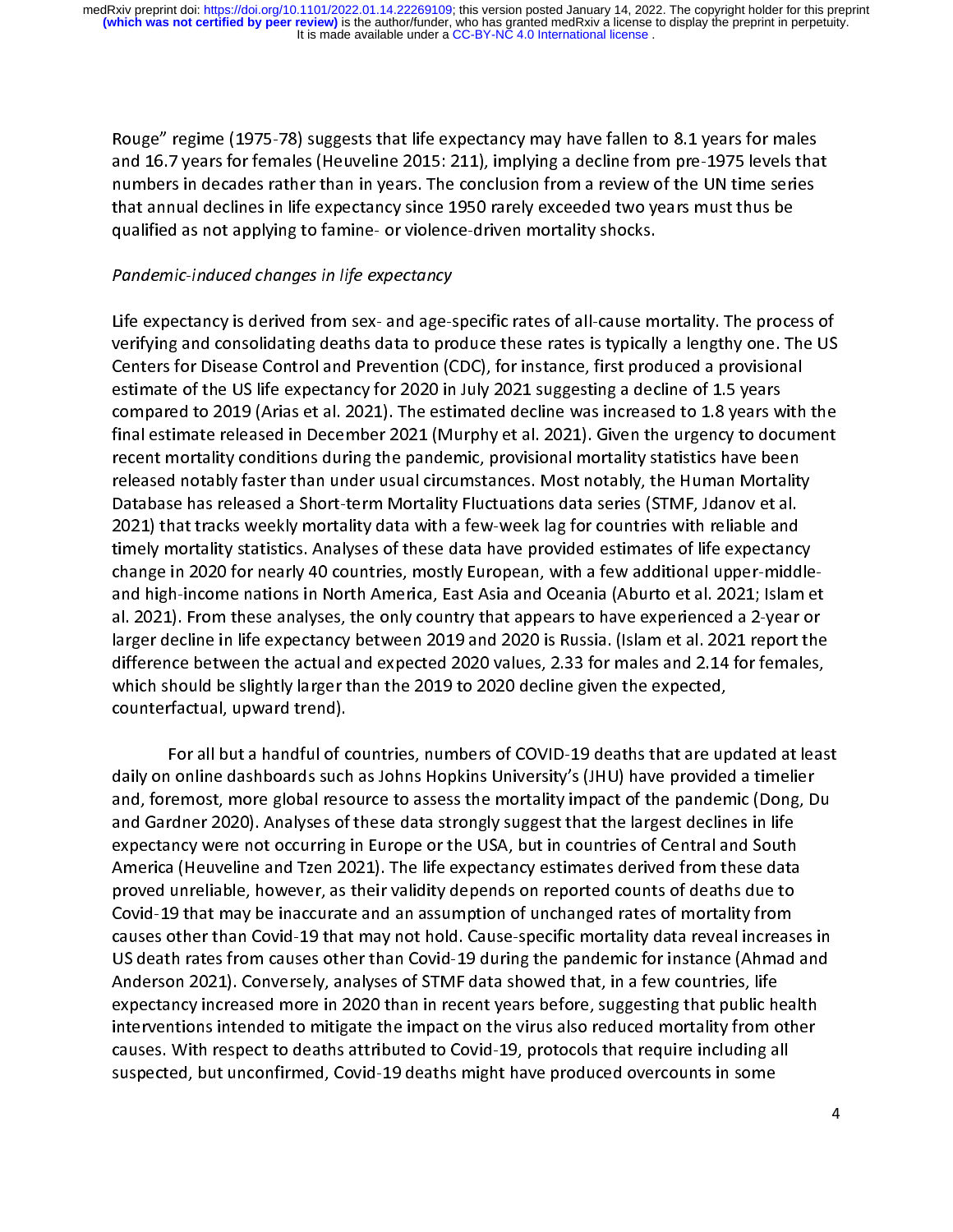countries (Beaney et al. 2020). The main concern, however, remains the possibly vast extent to<br>which Covid-19 deaths might have been misdiagnosed or unreported in many parts of the<br>world. Estimates of excess deaths in Cent world. Estimates of excess deaths in Central and South America suggest drastically larger<br>reductions in life expectancy than when based on reported Covid-19 deaths, reaching 10.9<br>years in Peru, 7.91 years in Ecuador, 5.54 world. Estimates of excess deaths in Central and South America suggest drastically larger<br>reductions in life expectancy than when based on reported Covid-19 deaths, reaching 10.<br>years in Peru, 7.91 years in Ecuador, 5.54 y years in Peru, 7.91 years in Écuador, 5.54 years in Mexico, 2.42 years in Brazil, and 2.26 years<br>Guatemala (Lima et al. 2021).<br>Data and Methods years in Peru, 7.91 years in Peru, 7.91 years in Equation 1.54 years in Mexico, 2.42 years in Brazil, and Methods in Archives in Archives in Brazil, and Methods in Brazil, and 2.42 years in Brazil, and 2.427 years in Brazi

# Guatemala (Lima et al. 2021).<br>Data and Methods<br>Excess deaths data l

# **Bata and Methods**<br>Excess deaths data<br>The mest comprehe Excess deaths data

 $\begin{array}{c} \n\frac{1}{2} \quad \text{and} \quad \frac{1}{2} \quad \text{and} \quad \frac{1}{2} \quad \text{and} \quad \frac{1}{2} \quad \text{and} \quad \frac{1}{2} \quad \text{and} \quad \frac{1}{2} \quad \text{and} \quad \frac{1}{2} \quad \text{and} \quad \frac{1}{2} \quad \text{and} \quad \frac{1}{2} \quad \text{and} \quad \frac{1}{2} \quad \text{and} \quad \frac{1}{2} \quad \text{and} \quad \frac{1}{2} \quad \text{and} \quad \frac{1}{2} \quad \text{and} \quad \frac{$  $\frac{1}{2}$ The most comprehensive source of excess-death estimates to date is the World Mortality<br>Dataset (WMD), which at the end of 2021 covered over 100 countries (Karlinsky and Koba<br>2021). In the combined population of these count Dataset (WMD), which at the end of 2021 covered over 100 countries (Karlinsky and Kobak<br>2021). In the combined population of these countries, the WMD suggests there were 60% m<br>excess than Covid-19 deaths since the beginnin excess than Covid-19 deaths since the beginning of the pandemic. However, the scope and<br>quality of the mortality data available to estimate excess mortality varies across countries. An<br>analysis by *Our World In Data* (OWID quality of the mortality data available to estimate excess mortality varies across countries. An<br>analysis by *Our World In Data* (OWID) analysts suggests that nearly 60 of these countries, the<br>data did not allow for reliab analysis by Our World In Data (OWID) analysts suggests that nearly 60 of these countries, the analysis by Our World In Dutu (OWID) analysts suggests that hearly 60 or these countries, the<br>data did not allow for reliable estimation of the expected number of deaths over time from<br>which estimates of excess deaths are which estimates of excess deaths are derived (OWID 2021). Reasons include too few years of the expected number of the temporal trend, insufficient breakdown over time (within year) to adjust for seasonality, or insufficien pre-pandemic data to estimate the temporal trend, insufficient breakdown over time (within<br>year) to adjust for seasonality, or insufficient age breakdown to adjust for demographic<br>changes. year) to adjust for seasonality, or insufficient age breakdown to adjust for demographic

Even the full WMD still does not cover large swaths of Africa and in Asia. The few sub-Saharan African countries that are included (Mauritius, Mayotte, Reunion, Seychelles and South<br>Africa), for instance, are clearly not representative of the entire region. But the most 【<br>-<br>1 from three independent data sources estimated a confidence interval of 2.75 to 12.25 for the Saharan Africa), for instance, are clearly not representative of the entire region. But the most<br>conspicuous coverage gap and current unknown quantity may be India. A recent study derived<br>from three independent data source conspicuous coverage gap and current unknown quantity may be India. A recent stud<br>from three independent data sources estimated a confidence interval of 2.75 to 12.2!<br>ratio of excess to Covid-19 deaths (Anand, Sandefur, an from three independent data sources estimated a confidence interval of 2.75 to 12.25 for the<br>ratio of excess to Covid-19 deaths (Anand, Sandefur, and Subramanian 2021). Culling mortality<br>data from several sources, however, From the emergendent data sources three is continued a continued and Subramanian 2021). Culling mortality<br>data from several sources, however, the most sophisticated demographic analysis to date<br>suggested the number of exce ratio of excess to Covid-19 deaths (Analys 2008) and Subramanian 2021). This discussed the number of excess deaths was likely seven times the official number of Covid-19 deaths at the time (Guilmoto 2021). This ratio is co suggested the number of excess deaths was likely seven times the official number of Covid<br>deaths at the time (Guilmoto 2021). This ratio is consistent with the largest study of the Cir<br>Registration System that placed the n suggested the number of exception times was presented the number of excess deaths at the time (Guilmoto 2021). This ratio is consistent with the largest study of the Civil<br>Registration System that placed the number of exce Registration System that placed the number of excess deaths close to 3 million by the end of 2021, more than six times the official tally at the time (Jha et al. 2022).

A machine learning algorithm designed to provide estimates of excess deaths for all 2022, more than six times the original tally at the time (Jha et al. 2021).<br>A machine learning algorithm designed to provide estimates of countries and the whole world suggests that the global number of exce  $\frac{1}{\epsilon}$ es and the whole world suggests that the global number of excess deaths from the standemic to the end of the 2021 is between 2.2 and 4 times the reported number of 9 deaths (*The Economist* 2022). The algorithm (known as " of the pandemic to the end of the 2021 is between 2.2 and 4 times the reported number of<br>Covid-19 deaths (*The Economist* 2022). The algorithm (known as "gradient boosting") is<br>developed by fitting the relationship between Covid-19 deaths (*The Economist* 2022). The algorithm (known as "gradient boosting") is<br>developed by fitting the relationship between excess mortality and a large set of diverse<br>national indicators (including mean elevatio Covid-19 deaths (The Economist 2022). The algorithm (known as "gradient boosting") is<br>developed by fitting the relationship between excess mortality and a large set of diverse<br>national indicators (including mean elevation, national indicators (including mean elevation, average temperature, and prevalence of m<br>TB or HIV) on a training sample of about 80 countries. This model provides estimates of e TB or HIV) on a training sample of about 80 countries. This model provides estimates of excess TB or HIV) on a training sample of about 80 countries. This model provides estimates of excess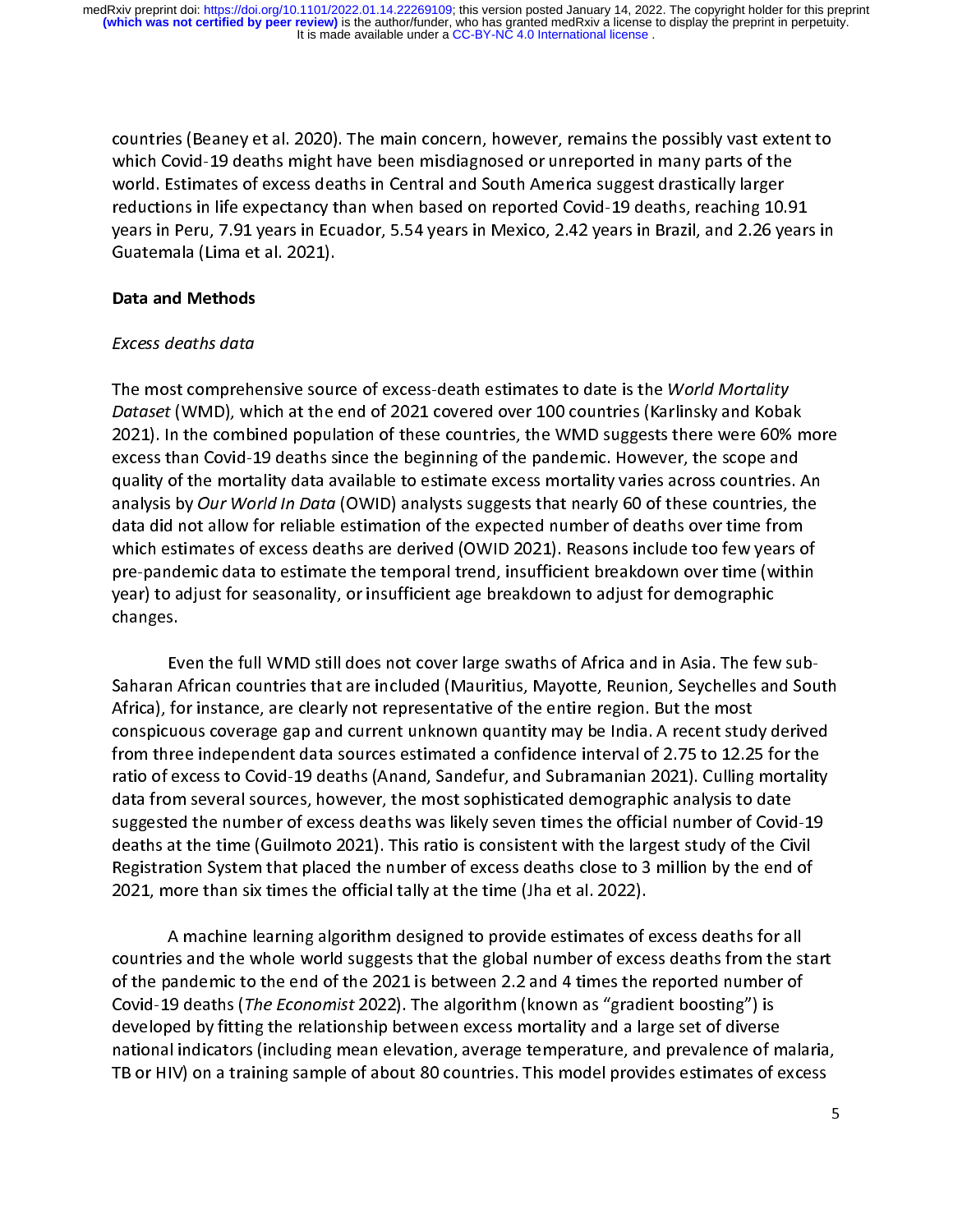estimation—or only unrepresentative data, typically from small studies conducted in urk<br>centers (e.g., Jakarta, Indonesia: Djaafara et al. 2021; Khartoum, Sudan: Watson et al. 20<br>Damascus, Syria: Watson et al. 2021; Lusaka centers (e.g., Jakarta, Indonesia: Djaafara et al. 2021; Khartoum, Sudan: Watson et al. 2020;<br>Damascus, Syria: Watson et al. 2021; Lusaka, Zambia: Mwananyanda et al., 2021; Aden, Yen<br>Koum Besson et al. 2021). As with any e centers (e.g., Jakarta, Indonesia: Jakarta et al. 2021; Indonesia: Original et al., 2021; Aden, Yem<br>Koum Besson et al. 2021). As with any extrapolation strategy, however, the performance of<br>gradient boosting algorithms dep Koum Besson et al. 2021). As with any extrapolation strategy, however, the performance of<br>gradient boosting algorithms depends on the degree of similarity between countries included in<br>the training sample and other countri gradient boosting algorithms depends on the degree of similarity between countries included in<br>the training sample and other countries. gradient bookstraand bookstraan bookstraand of the training sample and other countries.<br>An estimate of global excess deaths

# the training samples of the training samples.<br>Numbers of excess deaths were estimate An estimate of global excess deaths

า<br>.<br>- $\frac{1}{2}$ Numbers of excess deaths were estimated for each country and each quarter in 2020 and 2021.<br>Different approaches were used depending on the availability and quality of the data in each<br>country. For a first group of 53 WMD Country. For a first group of 53 WMD countries, data quality was deemed satisfactory per OW<br>criteria. In these countries, WMD estimates of excess deaths by quarter were used when<br>available for the entire quarter. In the re criteria. In these countries, WMD estimates of excess deaths by quarter were used when<br>available for the entire quarter. In the remaining quarters, excess deaths were estimated<br>iteratively based on the relationship between available for the entire quarter. In the remaining quarters, excess deaths were estimated<br>iteratively based on the relationship between estimates of excess deaths and Covid-19 de<br>reported on the JHU dashboard in the past 1 iteratively based on the relationship between estimates of excess deaths and Covid-19 deaths<br>reported on the JHU dashboard in the past 12 months. When these excess-death estimates<br>were larger than reported Covid-19 deaths, were larger than reported Covid-19 deaths, the ratio of the two was applied to the number of were larger than reported Covid-19 deaths, the ratio of the two was applied to the number<br>Covid-19 deaths reported on the JHU dashboard for the following quarter. This assumption<br>would fit the situation where excess deaths Covid-19 deaths reported on the JHU dashboard for the following quarter. This assumption<br>would fit the situation where excess deaths are mostly due to Covid-19 and the ratio of<br>reported to unreported Covid-19 deaths does n Covid-19 deaths reported on the Covid-19 deaths are mostly due to Covid-19 and the ratio of<br>reported to unreported Covid-19 deaths does not change. When excess-death estimates over<br>the past 12 months were less than reporte reported to unreported Covid-19 deaths does not change. When excess-death estimate:<br>the past 12 months were less than reported Covid-19 deaths, or even negative, the aver<br>quarterly difference between the two was assumed to the past 12 months were less than reported Covid-19 deaths, or even negative, the average<br>quarterly difference between the two was assumed to remain the same in the next quarter.<br>This assumption would fit the situation whe quarterly difference between the two was assumed to remain the same in the next quarter.<br>This assumption would fit the situation where Covid-19 deaths are accurately reported and<br>deaths from other causes are fewer than exp This assumption would fit the situation where Covid-19 deaths are accurately reported and<br>deaths from other causes are fewer than expected by the same amount each quarter.<br>The second group of countries includes the remaini deaths from other causes are fewer than expected by the same amount each quarter.<br>The second group of countries includes the remaining WMD countries plus some, like

The second group of countries includes the remaining WMD countries plus som<br>India, for which a national estimate of excess mortality might be available from ancillar<br>Sources, For the WMD countries, proliminary quarterly es  $\frac{1}{2}$ India, for which a national estimate of excess mortality might be available from ancillary<br>sources. For the WMD countries, preliminary quarterly estimates were produced following th<br>same approach as for the first group of sources. For the WMD countries, preliminary quarterly estimates were produced following the<br>same approach as for the first group of countries. The end-of-2021 tallies of excess deaths were<br>then compared to the number deriv same approach as for the first group of countries. The end-of-2021 tallies of excess deaths were<br>then compared to the number derived from the tallies of Covid-19 deaths reported on the JHU<br>dashboard and the percent underco same approach as for the first group of countries. The countries of countries in the JHU<br>dashboard and the percent undercount predicted by *The Economist* model. In countries for<br>which preliminary estimates already exceede then compared to the number derived from the difference from the derived from the reported to the deaths in countries for<br>which preliminary estimates already exceeded reported Covid-19 deaths in each quarter, and<br>the predi dashboard and the percent undercount predicted by *The Economist* model. In countries for<br>which preliminary estimates already exceeded reported Covid-19 deaths in each quarter, ar<br>the predicted undercount suggested an even the predicted undercount suggested an even higher ratio of excess to Covid-19 deaths, the<br>preliminary quarterly estimates were scaled up to match the predicted undercount. In other<br>countries, the undercount ratio predicted the predicted interesting and the production in the predicted undercount. In othe<br>preliminary quarterly estimates were scaled up to match the predicted undercount. In othe<br>countries, the undercount ratio predicted by the m countries, the undercount ratio predicted by the model or provided by ancillary sources was<br>applied to quarterly numbers of Covid-19 deaths reported on the JHU dashboard.<br>This last approach is the only option to estimate e applied to quarterly numbers of Covid-19 deaths reported on the JHU dashboard.

This last approach is the only option to estimate excess deaths in the rema<br>countries comprising nearly half of the world population. Since the performance o<br>remains difficult to assess at this point for sountries for whic  $\frac{1}{2}$ countries comprising nearly half of the world population. Since the performance of the<br>remains difficult to assess at this point for countries for which there has been little to no<br>data on Covid-19 mortality, an upper limi remains difficult to assess at this point for countries for which there has been little to no direct data on Covid-19 mortality, an upper limit was placed on the predicted cumulative number of data on Covid-19 mortality, and the predicted cumulative number of the predicted cumulative number of the pred<br>The predicted cumulative number of the predicted cumulative number of the predicted cumulative number of the p<br>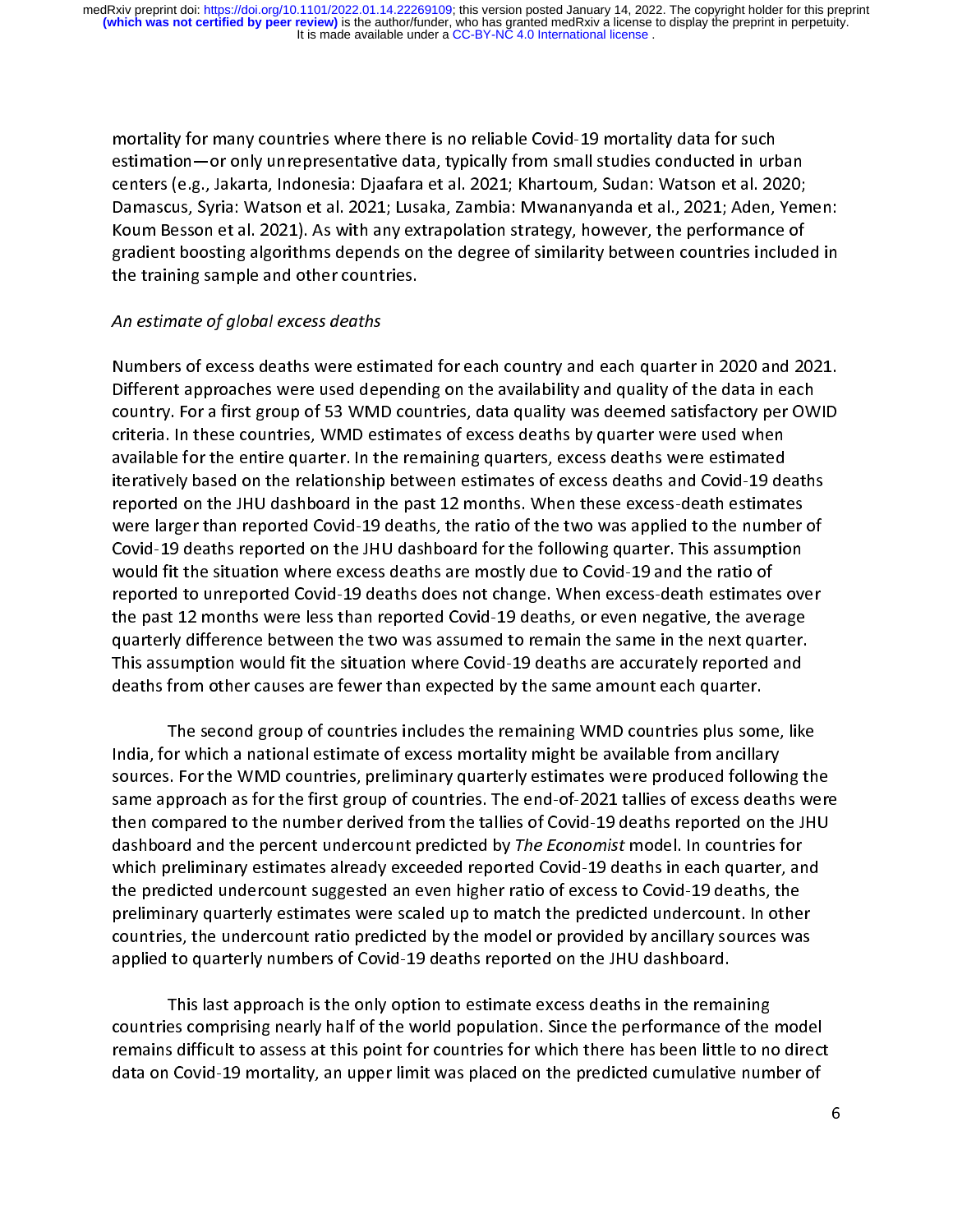2020-2021 period for each country within each UN geographic areas, and if necessary, scaling<br>down the prediction for a country in this third group so that its rate would not exceed the<br>highest age-standardized rate for cou down the prediction for a country in this third group so that its rate would not exceed the<br>highest age-standardized rate for countries in the first two groups. The full calculations for eac<br>country are provided in Supplem down the prediction for a countries in the first two groups. The full calculations for<br>highest age-standardized rate for countries in the first two groups. The full calculations for<br>country are provided in Supplementary Fi country are provided in Supplementary File ("Excess Deaths").<br>Across groups, this estimation yields more than 15 million excess deaths in 2020 and

country are provided in Supplementary and the provided in Across groups, this estimation yields more than 15 mill<br>2021, 2.8 times the global number of Covid-19 deaths reported<br>Figure 1 summarizes the estimated numbers of e 2021, 2.8 times the global number of Covid-19 deaths reported at the end of 2021 (5.4 million<br>Figure 1 summarizes the estimated numbers of excess deaths for each group of countries and<br>the global number of reported Covid-1 Figure 1 summarizes the estimated numbers of excess deaths for each group of countries and<br>the global number of reported Covid-19 deaths for each quarter in 2020 and 2021. The Figure<br>shows that the exact proportion by whic Figure 2 summarizes the economic terms of except the extended the global number of reported Covid-19 deaths for each quarter in 2020 and 2021. The Figure<br>shows that the exact proportion by which reported Covid-19 deaths un shows that the exact proportion by which reported Covid-19 deaths underestimate excess<br>deaths worldwide depends largely on the situation in countries where it has only been partially<br>(Group II) or hardly (Group III) docume deaths worldwide depends largely on the situation in countries where it has only been part<br>(Group II) or hardly (Group III) documented. As also illustrated in Figure 1, excess mortality<br>trends differ across Groups. While 3 death worldwide depends largely on the shakehold is much allegended in the situation, and allegended trends differ across Groups. While 33% of excess deaths occurred in Group-I countries in 2020, only 24% of 2021 excess de (Group II) or hardly (Group III) are inherited in the unit interaction III) or the Unit IIII, then the strength of the strength of 2021 excess deaths occurred in these countries. Global trends cannot be simply extrapolated trends after across tremper across teach contract a crosses to the securities. Global trends cannot be simply<br>extrapolated from the well-documented trends in Group-I countries.<br>Eigure 1 hore extrapolated from the well-documented trends in Group-I countries.<br>--- Figure 1 here---

# extrapolated from the well-documented trends in Group-I countries.<br>--- Figure 1 here---<br>Methods: Pecalculating period life expectancies.  $\overline{1}$ Methods: Recalculating period life expectancies

Life expectancies were recalculated for eight 12-month periods, each ending in one of the  $\frac{1}{2}$  $\begin{array}{c}\n\frac{1}{2} \\
\frac{1}{2} \\
\frac{1}{2}\n\end{array}$ quarters of 2020 and 2021 (the first period being from April  $1^{st}$ , 2019, to April  $1^{st}$ , 2020, and the last one being the calendar year 2021). The estimation of global and national life expectancies in each period proc last one being the calendar year 2021). The estimation of global and national life expectancies<br>in each period proceeded in four steps. First, excess deaths were distributed by age and sex. A<br>different sex- and age-pattern in each period proceeded in four steps. First, excess deaths were distributed by age and sex. A<br>different sex- and age-pattern was used in each period, based on the cumulative number of<br>COVID-19 deaths by sex and age-group different sex- and age-pattern was used in each period, based on the cumulative number of<br>COVID-19 deaths by sex and age-group reported by the US Centers for Disease Control and<br>Prevention (CDC) at each quarter end (CDC 20 and age-group was derived from the total number of excess deaths in the world/country during<br>a period, the number of COVID-19 deaths in the same sex- age-group and period in the USA and Prevention (CDC) at each quarter end (CDC 2022). The number of excess deaths in each sex-Prevents of some and age group o population (CDC) at the number of exception in the USA. The number of the ratio of exceptions of national population sizes by sex and age-group for mid-2019, -2020 and -2021 (United Nations a period, the number of COVID-19 deaths in the same sex- age-group and period in the USA and<br>the ratio of sex- and age-group's population size in the world/country and in the USA. That last<br>ratio was obtained from the UN p a period, the number of COVID-19 deaths in the same set and period in the USA. That last<br>the ratio was obtained from the UN projections of national population sizes by sex and age-group<br>for mid-2019, -2020 and -2021 (Unite

for mid-2019, -2020 and -2021 (United Nations 2019).<br>Second, sex- and age-specific mortality rates (<sub>n</sub>m<sub>x</sub>) and survival probabilities (<sub>n</sub>p<sub>x</sub>) for the calendar year 2019 and counterfactual rates and probabilities for each of the eight 12-month<br>periods were derived from the UN 2019 estimates and projections. Period values were obtained  $\frac{1}{2}$ Second, sex- and age-specific mortality rates ( $nMx$ ) and survival probabilities ( $npx$ ) for the<br>ir year 2019 and counterfactual rates and probabilities for each of the eight 12-month<br>were derived from the UN 2019 estimate periods were derived from the UN 2019 estimates and projections. Period values were obtain-<br>by linear ( $n/m_x$ ) or exponential ( $n/m_x$ ) interpolation between the 2015-20 and 2020-25 values from<br>the UN. Third, excess mortalit by linear ( $n/m_X$ ) or exponential ( $n/m_X$ ) interpolation between the 2015-20 and 2020-25 values from<br>the UN. Third, excess mortality rates for each country and the world in each of the six periods<br>were combined with the cou by linear ( $nMS$ ) or exponential ( $nPS$ ) interpolation between the 2015-20 and 2020-25 values from<br>the UN. Third, excess mortality rates for each country and the world in each of the six periods<br>were combined with the count were combined with the counterfactual rates into period life tables by reversing the procedure<br>typically used to "delete" a cause of death from a multiple-decrement life table (Preston,<br>Heuveline, and Guillot 2001; Heuveli typically used to "delete" a cause of death from a multiple-decrement life table (Preston,<br>Heuveline, and Guillot 2001; Heuveline and Tzen 2021). Fourth, life expectancies were<br>-Heuveline, and Guillot 2001; Heuveline and Tzen 2021). Fourth, life expectancies were Heuveline, and Guillot 2001; Heuveline and Tzen 2021). Fourth, life expectancies were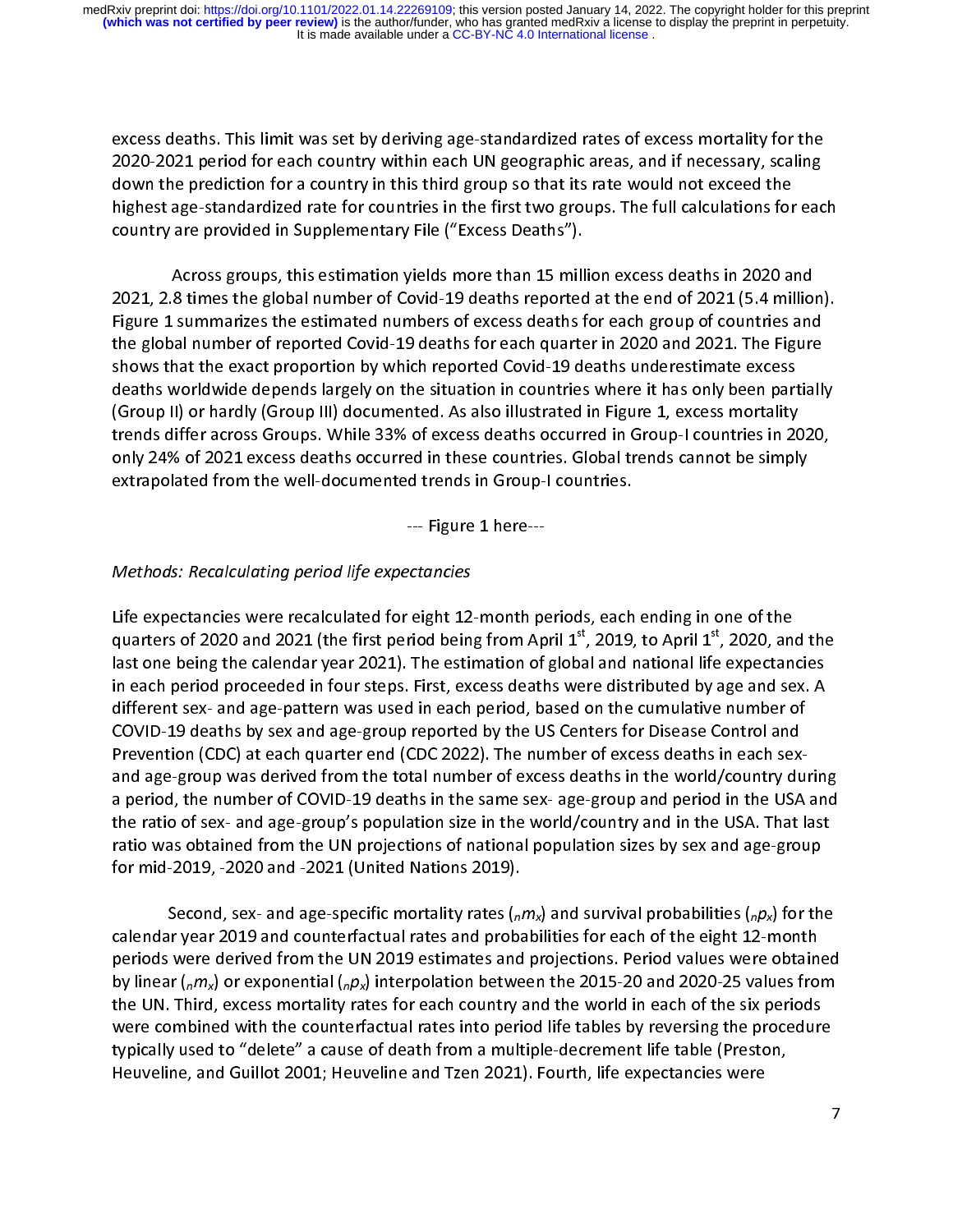estimated from the re-estimated probabilities and the counterfactual rates and probabilities.<br>Additional details on these four steps are provided in the Appendix (steps 2 to 5). National life<br>expectancies were only estimat expectancies were only estimated for all Group-I and Group-II countries for which the UN<br>estimates life table functions (countries with a population size above a given threshold)—a tot:<br>of 98 countries. Estimates of excess estimates life table functions (countries with a population size above a given threshold)—<br>of 98 countries. Estimates of excess deaths for Group-III countries were not deemed suffic<br>reliable for life expectancy estimation. of 98 countries. Estimates of excess deaths for Group-III countries were not deemed sufficiently<br>reliable for life expectancy estimation.<br>Posults of 98 countries. Estimates of expectancy estimation.<br>Results<br>Results reliable for life expectancy estimation.<br>Results<br>The increase in the number of deaths during the pandemic had a substantial impact on the

# Results

|<br>|<br>|  $\begin{array}{c} \n\blacksquare \quad \blacksquare \quad \blacksquare \quad \blacksquare \quad \blacksquare \quad \blacksquare \quad \blacksquare \quad \blacksquare \quad \blacksquare \quad \blacksquare \quad \blacksquare \quad \blacksquare \quad \blacksquare \quad \blacksquare \quad \blacksquare \quad \blacksquare \quad \blacksquare \quad \blacksquare \quad \blacksquare \quad \blacksquare \quad \blacksquare \quad \blacksquare \quad \blacksquare \quad \blacksquare \quad \blacksquare \quad \blacksquare \quad \blacksquare \quad \blacksquare \quad \blacksquare \quad \blacksquare \quad \blacksquare \quad \blacksquare \quad \blacksquare \quad \blacksquare \quad \blacksquare \quad \$ global life expectancy. After 69 years of uninterrupted increase from 1950 to 2019, the global life expectancy is estimated here to have declined by -.92 years between 2019 and 2020 (for both sexes), and by another .72 years between 2020 and 2021 (Figure 2). In 2021, global life<br>expectancy is estimated to have dropped below its 2013 level.<br>--- Figure 2 here--expectancy is estimated to have dropped below its 2013 level.

expectancy is estimated to have dropped below its 2022 level.<br>--- Figure 2 here---<br>Comparing life expectancy estimates for each of the eig  $\ddot{\phantom{0}}$ --- Figure 2 here--- י<br>ה'<br>ה' Frampland are represently remained to train from Fighter meaning the experies, however, included in the eight estimates, tracking changes in life expectancy between two utive 12-month periods (annual change thereafter) sho the decline in global life expectancy appears to have stopped in the last quarter of 2021<br>(Figure 3). Based on these eight estimates, tracking changes in life expectancy between two<br>consecutive 12-month periods (annual cha consecutive 12-month periods (annual change thereafter) shows that the annual change for<br>global population is estimated to have peaked at 1.33 years at the end of June 2021 (mid-20<br>to mid-2021 v. mid-2019 to mid-2020). global population is estimated to have peaked at 1.33 years at the end of June 2021 (mid-2020<br>to mid-2021 v. mid-2019 to mid-2020).<br>--- Figure 3 here--good is estimated to have peaked at 1.33 years at 1.33 years at 1.33 years at 1.33 years at the end of  $\frac{1}{2}$  and  $\frac{1}{2}$  are Figure 2.13 here end of  $\frac{1}{2}$  and  $\frac{1}{2}$  are  $\frac{1}{2}$  and  $\frac{1}{2}$  are  $\frac{1}{2}$ 

to mid-2021 v. mid-2019<br>2021 v. mid-2019 to mid-2019 to mid-2019 to mid-2020.<br>2021 v. mid-2020).  $\frac{1}{2}$ At the national level, many countries experienced substantial changes in life expectancy  $\frac{1}{t}$ (Figure 4). Between 2019 and 2021, life expectancy is estimated to have declined by more than two years annually (four years overall) in eight countries (Figure 4, category 3), five in America (Peru, 5.6, Guatemala, 4.8, Paraguay, 4.7, Bolivia, 4.1, and Mexico, 4.0 years) and three in<br>Europe (the Russian Federation, 4.3, Bulgaria, 4.1, and North Macedonia, 4.1 years).<br>--- Figure 4 here---Europe (the Russian Federation, 4.3, Bulgaria, 4.1, and North Macedonia, 4.1 years).

Europe (the Russian Federation, 1.13, Bulgaria, 4.1, and North Macedonia, 4.1, 2.1. years).<br>--- Figure 4 here---<br>Tracking annual change at the end of each quarter. however, more than half --- Figure 4 here---  $\frac{1}{2}$ countries for which life expectancies were estimated (53 out of 98) reached an annual change<br>in excess of two years at some point in 2020 or 2021 (Figure 4, category 2). Annual change even<br>reached seven years in Peru and b countries for which in the experiment in the term interesting (33 out of 98). Annual change every cached seven years in Peru and between four and six years in several other countries in<br>America (Mexico, Nicaragua, Bolivia, in excess of the years in Peru in 2020 or 2021 (Figure 4, category 2). In the mings of the<br>reached seven years in Peru and between four and six years in several other countries in<br>America (Mexico, Nicaragua, Bolivia, Parag reached seven years in Peru and between four and six years in Peru and French Guiana). In<br>America (Mexico, Nicaragua, Bolivia, Paraguay, Columbia, Ecuador and French Guiana). In<br>Europe, annual change reached a little over Europe, annual change reached a little over four years in Bosnia and Herzegovina and in North<br>Macedonia and over three years in few other countries (Montenegro, Bulgaria, Albania, and<br>Poland). Substantial annual changes ar Macedonia and over three years in few other countries (Montenegro, Bulgaria, Albania, and<br>Poland). Substantial annual changes are also observed throughout Asia, from Southeast Asia<br>(Philippines, 3.0 years) and South Asia ( Macedonia and over three years in terms of antities (Montenegro, Bulgaria, Amannia, and<br>Poland). Substantial annual changes are also observed throughout Asia, from Southeast Asia<br>(Philippines, 3.0 years) and South Asia (In Philippines, 3.0 years) and South Asia (India, 2.6 years) to Central Asia (Kazakhstan, 3.2 years)<br>(Philippines, 3.0 years) and South Asia (India, 2.6 years) to Central Asia<br>(Kazakhstan, 3.2 years) (Philippines, 3.0 years) and South Asia (India, 2.6 years) to Central Asia (Kazakhstan, 3.2 years)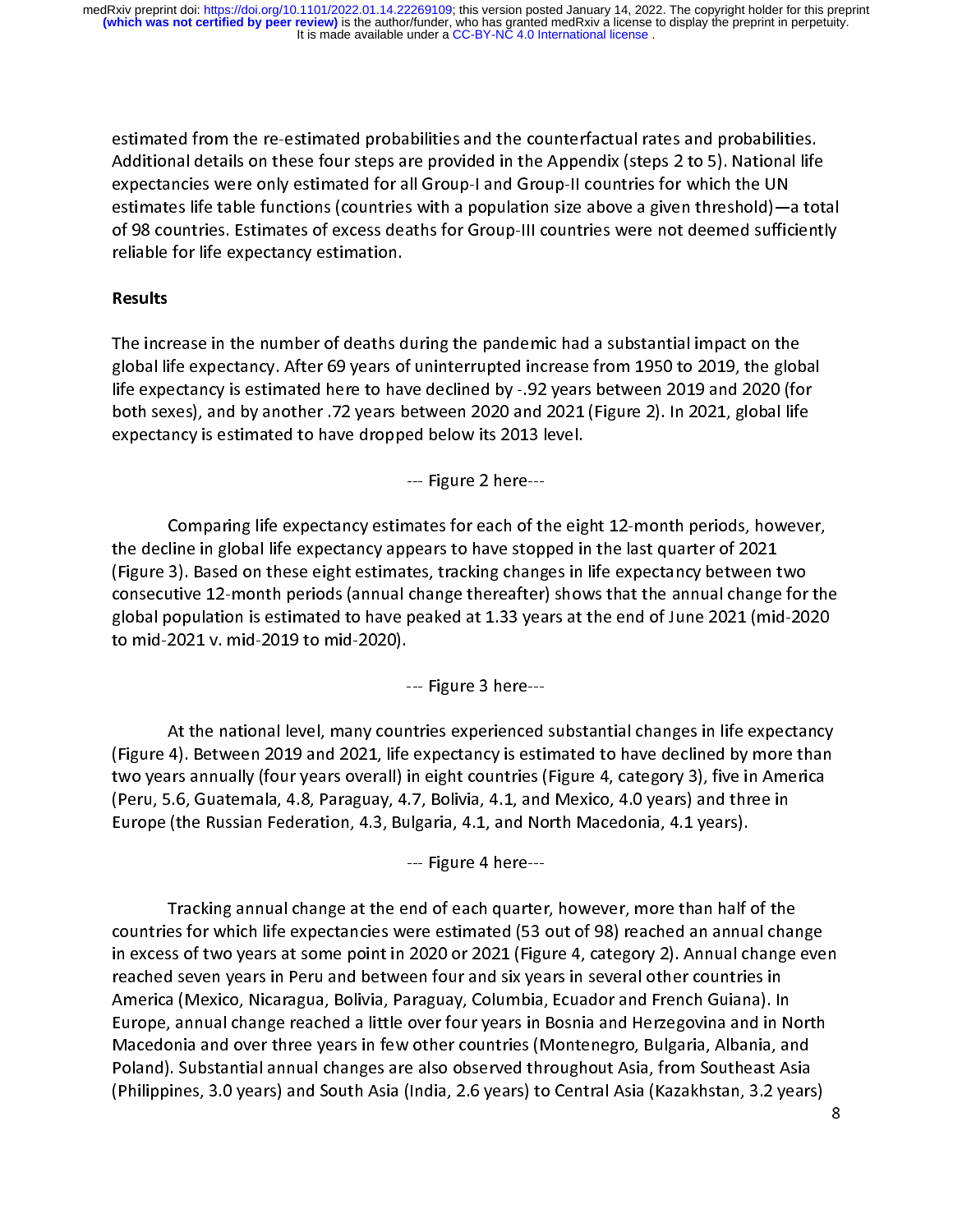and Western Asia (Lebanon, 3.4 years), and in the few countries in continental Africa with<br>sufficient data (Tunisia, 3.4 years, South Africa, 3.1 years, and Egypt 2.3 years). Among those<br>with sufficient data, the only coun with sufficient data, the only countries that did not reach that the two-year mark at any point<br>between 2020 and 2021 are countries in Eastern Asia, Australia, New Zealand and European<br>countries west of a line running from with sufficient data, the sufficient did not reach that the two-year materials, point of the original between 2020 and 2021 are countries in Eastern Asia, Australia, New Zealand and European<br>countries west of a line runnin countries west of a line running from the Baltic to the Balkans. Together with the USA, which<br>did reach an annual change of just over two years, these are arguably the countries where th<br>impact of the pandemic has been the did reach an annual change of just over two years, these are arguably the countries where the impact of the pandemic has been the most extensively studied to date.

impact of the pandemic has been the most extensively studied to date.<br>Tracking change quarterly also reveals very diverse timing of pandemic impact across impacture<br>Tracking change quarterly also reveals very diverse timing of par<br>countries (see Supplementary File "Life Expectancies"). In some (Nicarag<br>change poaked in 2020 and life expectancy recovered in 2021. On the co  $\frac{1}{2}$ countries (see Supplementary File "Life Expectancies"). In some (Nicaragua, Ecuador), annual<br>change peaked in 2020 and life expectancy recovered in 2021. On the contrary, after little<br>change in 2020, the annual change was change peaked in 2020 and life expectancy recovered in 2021. On the contrary, after little change in 2020, the annual change was still increasing in the last quarter of 2021 in the<br>Philippines and Overseas Territories of France (Guyana, Martinique and Guadeloupe), for<br>instance. The plateau in global life expecta Philippines and Overseas Territories of France (Guyana, Martinique and Guadeloupe), for Philippines and Overseas Territories Prevailing (Cuyana, Martinique and Cuadeloppe), for<br>instance. The plateau in global life expectancy reached during the last quarter of 2021 (Fig<br>is far from a global trend and results i is far from a global trend and results instead from a diminishing impact of the pandemic in some countries and a still increasing impact on some other countries.

### **Discussion**

The results demonstrate that the pandemic had an impact on the global life expectancy that i<br>L  $\frac{1}{\epsilon}$ has no precedent since 1950. In more than half of the countries where impacts on national life<br>expectancy could be estimated, they also appear to be of a rare magnitude since 1950.<br>Obviously, there is still substantial unc expectancy could be estimated, they also appear to be of a rare magnitude since 1950.<br>Obviously, there is still substantial uncertainty about the exact size of the declines in life<br>expectancy even in these countries and gl Obviously, there is still substantial uncertainty about the exact size of the declines in life<br>expectancy even in these countries and globally. Estimates of declines in life expectancy<br>derived here from numbers of excess d expectancy even in these countries and globally. Estimates of declines in life expectancy<br>derived here from numbers of excess deaths that in turn must be derived from statistical<br>modelling of what the number of deaths migh derived here from numbers of excess deaths that in turn must be derived from statistical<br>modelling of what the number of deaths might have been in the absence of the pandemic. Eve<br>in countries with the required good-qualit modelling of what the number of deaths might have been in the absence of the pandemic<br>in countries with the required good-quality data, this modelling involves multiple decision<br>which there is no clear rule—regarding the n in countries with the required good-quality data, this modelling involves multiple decisions for<br>which there is no clear rule—regarding the number of past years used to define benchmark<br>mortality conditions, if and how a t which there is no clear rule—regarding the number of past years used to define benchmark<br>mortality conditions, if and how a temporal mortality trend is modelled, etc.—and which may<br>substantially impact the results (Nepomuc mortality conditions, if and how a temporal mortality trend is modelled, etc.—and which masubstantially impact the results (Nepomuceno et al. 2021). The main challenge to measuring excess deaths with confidence, however, r mortally impact the results (Nepomuceno et al. 2021). The main challenge to measuring<br>excess deaths with confidence, however, remains substantial data limitations in many parts of<br>the world. substantially impact the results (Nepomuceno et al. 2021). The main challenge to measuring<br>excess deaths with confidence, however, remains substantial data limitations in many parts of<br>An additional difficulty for some cou

the world.<br>An additional difficulty for some countries is that only a total number of excess deaths the world.<br>An<br>might be d<br>impact of t  $\frac{1}{2}$ The derived from the number of deaths attributed to Covid-19 and ancillary data, but the<br>of these excess deaths on life expectancy depends on their age and sex distribution. As<br>d-sex distributions of excess deaths are only impact of these excess deaths on life expectancy depends on their age and sex distribution. As<br>age-and-sex distributions of excess deaths are only available in a limited number of countries,<br>the results presented here rest excess deaths in all countries to from a single mortality schedule (US sex- and age-specific the results presented here rest on a simplifying assumption that derived the distribution of<br>excess deaths in all countries to from a single mortality schedule (US sex- and age-specific<br>mortality rates from Covid-19), albe excess deaths in all countries to from a single mortality schedule (US sex- and age-specific<br>mortality rates from Covid-19), albeit different for each period. For countries that have good<br>quality data on excess deaths by a mortality rates from Covid-19), albeit different for each period. For countries that have good<br>quality data on excess deaths by age and sex, extant results based on these data should be<br>quality data on excess deaths by age quality data on excess deaths by age and sex, extant results based on these data should be  $q_{\rm max}$ , and contracting by age and sex, extraction results based on the should be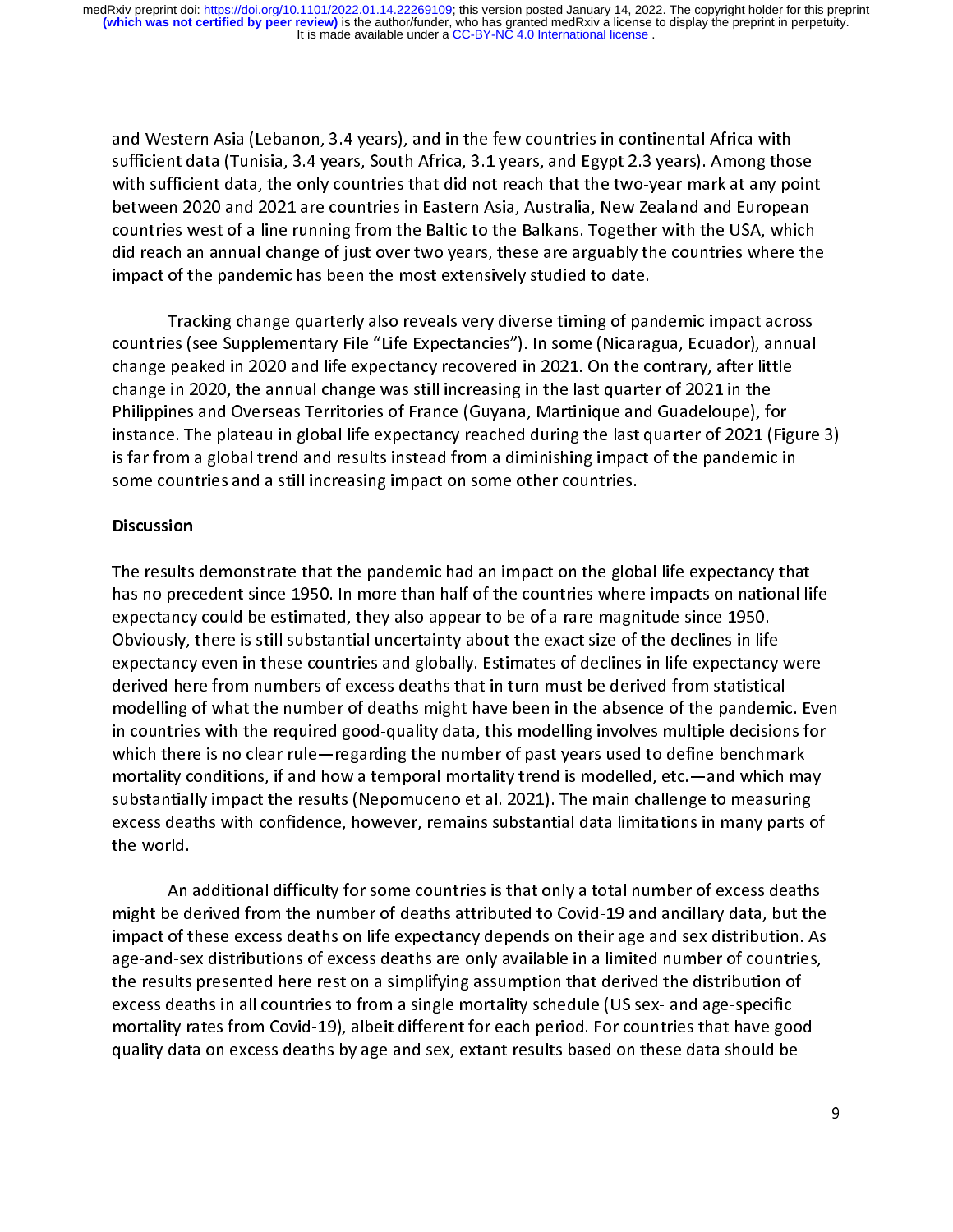more reliable than those presented here, the former providing useful benchmarks for assessing<br>the quality of the latter.<br>In settings where excess deaths consist mostly of reported and unreported Covid-19

the quality of the lattings where<br>In settings where<br>19 mortality that botwee  $\frac{1}{2}$ the main issue is expected to be potential differences in sex-and-age patterns of Cov<br>tality that between countries. Extant reviews suggest that the age patterns are flatter<br>ncome countries and at lower life expectancy le death the main issue is experience is experienced to be processed to an age patterns of Covid-age patterns of  $\alpha$ 19 mortality that between countries. Extant reviews suggest that the age patterns are flatter in<br>lower-income countries and at lower life expectancy levels (Demombynes et al. 2021; Guilmoto<br>2020; loannidis, Axfors, And Con 2020; Ioannidis, a Axfors, and Contopoulos-loannidis 2021; O'Driscoll et al. 2021). Further<br>evaluations of data quality might be needed to validate that observation, as a higher degree of<br>uncertainty about exact age can al evaluations of data quality might be needed to validate that observation, as a higher degre<br>uncertainty about exact age can also reduce the slope of the mortality schedule (Preston e<br>1996). Moreover, even if these observed 1996). Moreover, even if these observed differences in slope were to be taken at face value,<br>Covid-19 mortality schedules would still be broadly similar (Ohnishi, Namekawa and Fukui 2020). A sensitivity analysis substituting the US sex-and-age pattern of Covid-19 mortality to the Covid-19 mortality schedules would still be broadly similar (Ohnishi, Namekawa and Fukui<br>2020). A sensitivity analysis substituting the US sex-and-age pattern of Covid-19 mortality to to be the pattern prevailing in Brazil Covid-19 mortality schedules the broadly still be broadly still be applicantly formulated and the broadling to<br>2020). A sensitivity analysis substituting the US sex-and-age pattern of Covid-19 mortality to<br>2021 pattern pre 2023). A sensitivity analysis substituting the US sensitivity of Covid-19 more in the actual<br>pattern prevailing in Brazil, for instance, did produce an "older" distribution than the actual<br>distribution of excess deaths, bu pattern prevailing in Brazil, for instance, and produce and starting internation in a section distribution of excess deaths, but only reduced the estimated impact on 2020 life expectance 3% (Heuveline and Tzen 2021). Final distribution of exception, particle, the estimated impact on 2021 in 2001, 3% (Heuveline and Tzen 2021). Finally, higher vaccination rates at older ages have also resulted in flatter age patterns in high-income nations ove 33% (Heureline and Tzen 2021). Finally, higher vacantion rates at once and specified rates at our final in flatter age patterns in high-income nations over time and should have reduced the difference<br>in the concentration o in the concentration of Covid-19 mortality at older ages between countries.<br>A different issue might be expected in settings where the number of excess deaths is

substantially affected by changes in the number of deaths from other causes. Because the  $\frac{1}{1}$ distribution of Covid-19 deaths is older than the distribution of deaths from most other causes,<br>one excess death due to Covid-19 has less impact on life expectancy that one excess death from distribution of Covid-19 deaths is older than the distribution of deaths from most other cau<br>one excess death due to Covid-19 has less impact on life expectancy that one excess death<br>another cause. One study estimated that one excess death due to Covid-19 has less impact on life expectancy that one excess death from<br>another cause. One study estimated that in 2020 Covid-19 deaths accounted for 83% of excess<br>deaths but only 73% of the years of another cause. One study estimated that in 2020 Covid-19 deaths accounted for 83% of excess<br>deaths but only 73% of the years of life lost in the USA for instance (Chan, Cheng and Martin<br>2021). The 2019-to-2020 decline in U deaths but only 73% of the years of life lost in the USA for instance (Chan, Cheng and Martin<br>2021). The 2019-to-2020 decline in US life expectancy estimated here (1.63 years, see death. The 2019-to-2020 decline in US life expectancy estimated here (1.63 years, see<br>Supplementary File "Life Expectancies") is indeed smaller than the CDC's final estimate (1.8<br>years, Murphy et al. 2021). Conversely, in Supplementary File "Life Expectancies") is indeed smaller than the CDC's final estimate (1.8<br>years, Murphy et al. 2021). Conversely, in countries where a ratio of excess to Covid-19 ratio<br>below one could reflect lower than years, Murphy et al. 2021). Conversely, in countries where a ratio of excess to Covid-19 ratio<br>below one could reflect lower than expected mortality from causes other than Covid-19 dur<br>the pandemic, the expectation is that below one could reflect lower than expected mortality from causes other than Covid-19 during<br>the pandemic, the expectation is that the impact of excess deaths would be over-estimated.<br>The 2019-to-2020 decline in life expec the pandemic, the expectation is that the impact of excess deaths would be over-estimated.<br>The 2019-to-2020 decline in life expectancy estimated here for France (.70 years, see<br>Supplementary File "Life Expectancies") is in The 2019-to-2020 decline in life expectancy estimated here for France (.70 years, see<br>Supplementary File "Life Expectancies") is indeed larger than the country's official estimate<br>(.5 years for females and .6 years for mal Supplementary File "Life Expectancies") is indeed larger than the country's official est<br>(.5 years for females and .6 years for males, Papon and Beaumel 2021).<br>The sensitivity of the results to differences in 200.20d sex p Supplementary Filte Supplementary File Supplementary File Supplementary (15 years for females and sexpectancie<br>The sensitivity of the results to differences in age and sex patterns of excess mortality

appears relatively modest and in most countries uncertainty about the total number of excess<br>deaths is by far the main concern. Neither the uncertainty about the scale of excess mortality, =<br>?<br>? The sensitivity of the results to anti-termine in age and sex patterns of excess is by far the main concern. Neither the uncertainty about the scale of excess mortality, uncertainty about its distribution by age and sex ap deaths is by far the main concern. Neither the uncertainty about the scale of excess mortality,<br>nor the uncertainty about its distribution by age and sex appear to be substantial enough<br>though to invalidate the finding tha nor the uncertainty about its distribution by age and sex appear to be substantial enough<br>though to invalidate the finding that the global life expectancy declined in 2020 for the first<br>time in 70 years and continued to de though to invalidate the finding that the global life expectancy declined in 2020 for the first<br>time in 70 years and continued to decline between 2020 and 2021. With 30% of the globa<br>excess deaths being estimated in Grouptime in 70 years and continued to decline between 2020 and 2021. With 30% of the global<br>excess deaths being estimated in Group-III countries, the pandemic impact on global life<br>expectancy could be substantially smaller tha excess deaths being estimated in Group-III countries, the pandemic impact on global life<br>expectancy could be substantially smaller than estimated here, but not to the point that life<br>whethan 30% of the substantially smalle expectancy could be substantially smaller than estimated here, but not to the point that life expectancy could be substantially smaller than estimated here, but not to the point that life is the point tha<br>The point that life is the point that life is the point that life is the point that life is the point that lif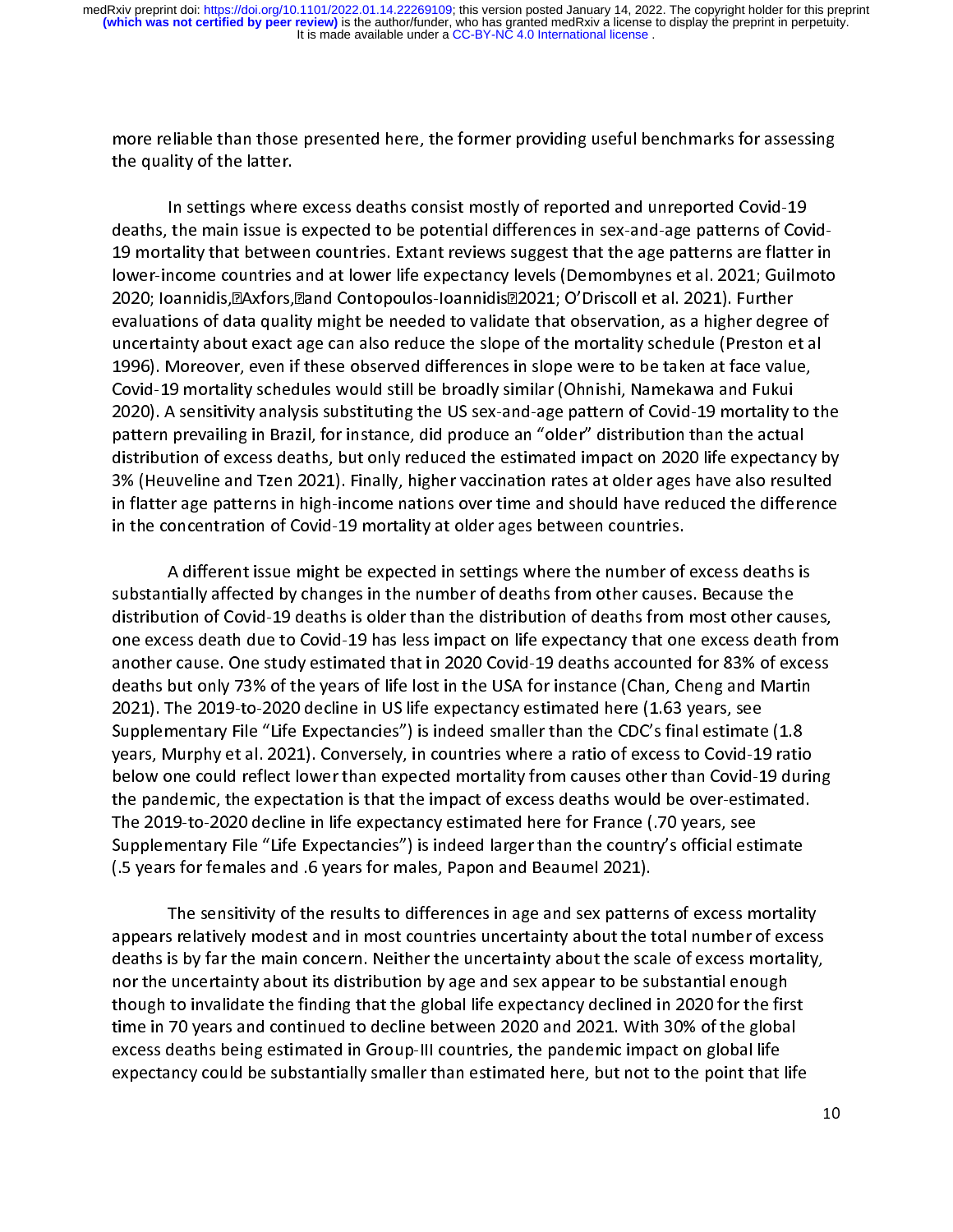expectancy would have continued to increase. The figure of 15.4 million excess deaths at the<br>end of 2021, on which global life expectancy estimation rests, is 2.8 times the number of global<br>deaths officially attributed to deaths officially attributed to Covid-19 at that point, when *The Economist* (2022) model<br>provided 2.2 to 4.0 as a 95% confidence interval for that ratio. At the national level, the result<br>that many countries have experien provided 2.2 to 4.0 as a 95% confidence interval for that ratio. At the national level, the<br>that many countries have experienced a decline in life expectancy since the beginning of<br>pandemic should also be a robust finding. provided that many countries have experienced a decline in life expectancy since the beginning of the<br>pandemic should also be a robust finding. The exact number is difficult to assess, due less to the<br>uncertainty of the es pandemic should also be a robust finding. The exact number is difficult to assess, due less to the<br>uncertainty of the estimates presented here than to the fact that, as of this writing, post-<br>pandemic life expectancy could uncertainty of the estimates presented here than to the fact that, as of this writing, post-<br>pandemic life expectancy could not yet be estimated in roughly half of the countries.<br>When it can be estimated, interpreting thes

uncertainty of the estimates, meaplemy areas researched in the expectation proves partic life the could not be the could not be estimated interpreting these reductions in life expectancy is not interpreting the could straightforward either. The popularity of life expectancy as a summary indicator of mea  $rac{5}{3}$ Moreover the estimated, interpreting interpretient in the experiency is not entirely.<br>
Shows results in part from its intuitive interpretation as an average length of life were<br>
ty conditions to remain unchanged. The meani conditions results in part from its intuitive interpretation as an average length of life were<br>mortality conditions to remain unchanged. The meaning of a change in life expectancy driven<br>by hopefully temporary changes in m mortality conditions to remain unchanged. The meaning of a change in life expectancy drived by hopefully temporary changes in mortality is less intuitive (Goldstein and Lee 2020; Mod<br>Rau and Ahlbom 2020; Heuveline 2021a). mortally temporary changes in mortality is less intuitive (Goldstein and Lee 2020; Modig,<br>Rau and Ahlbom 2020; Heuveline 2021a). (See Appendix for further discussion of a possible<br>interpretation of temporary changes in lif By the persity temporary changes in mortgan temporations (Controller and and Ahlbom 2020; Heuveline 2021a). (See Appendix for further discussion of a possible interpretation of temporary changes in life expectancy). Severa Interpretation of temporary changes in life expectancy). Several alternative measures have<br>been proposed to express how much changing mortality conditions have impacted longevity<br>during the pandemic (Ellege 2020; Goldstein interpretation of temperary changes in the expectation, the changing measure instance in the band on the pandemic (Ellege 2020; Goldstein and Lee 2020; Verdery, Smith-Greenaway,<br>Margolis, and Daw 2020; Heuveline 2021a; Pif during the pandemic (Ellege 2020; Goldstein and Lee 2020; Verdery, Smith-Greenaway,<br>Margolis, and Daw 2020; Heuveline 2021a; Pifarré i Arolas, Acosta, López Casasnovas et al.<br>2021). But life expectancy remains the most ava Margolis, and Daw 2020; Heuveline 2021a; Pifarré i Arolas, Acosta, López Casasnovas et<br>2021). But life expectancy remains the most available summary indicator of mortality<br>conditions across the world and over time, providi Margolis, and Daw 2021), Heliseman 2021, But life expectancy remains the most available summary indicator of mortality<br>conditions across the world and over time, providing unique opportunities for geographic a<br>historical c conditions across the world and over time, providing unique opportunities for geographistorical comparisons. In this respect, post-pandemic trends in many countries unam<br>signal a mortality impact at a scale rarely observed historical comparisons. In this respect, post-pandemic trends in many countries unambiguously<br>signal a mortality impact at a scale rarely observed since 1950 except during famines and<br>violent conflicts. signal a mortality impact at a scale rarely observed since 1950 except during famines and<br>violent conflicts.<br>Conducting these analyses at the national level is largely a data-driven choice. Several violent conflicts.<br>Conducting these analyses at the national level is largely a data-driven choice. Several

analyses have demonstrated important within-country differences both across geographical  $\frac{1}{2}$ units (e.g., Castro et al. 2021; Garciá-Guerrero and Beltrán-Sánchez 2021; Heuveline and Tzen<br>2021) and between racial/ethnic groups (Andrasfay and Goldman 2021). World maps such as units (e.g., Castro et al. 2021; Garciá-Guerrero and Beltrán-Sánchez 2021; Heuveline and Tzer<br>2021) and between racial/ethnic groups (Andrasfay and Goldman 2021). World maps such as<br>Figure 4 would conceal high impacts on s unit (e.g.) castro et al. 2021) and between racial/ethnic groups (Andrasfay and Goldman 2021). World maps such as<br>Figure 4 would conceal high impacts on sub-populations in relatively better-off countries.<br>Conclusion 2022) and between rating entity groups (Collection, and Goldman 2022). We have maps such as<br>Figure 4 would conceal high impacts on sub-populations in relatively better-off countries.<br>Conclusion

### Conclusion

Changes in life expectancy between 2019 and 2020 in America, Europe, and a few other  $\frac{1}{2}$ くくこ countries have received copious attention. Results presented here confirm several key take-<br>aways from previous analyses such as the large mortality impact of the pandemic (1) in the USA<br>relative to other high-income natio and South American nations (Lima et al. 2021). relative to other high-income nations in Western Europe (Aburto et al. 2021; Heuveline 2021b),<br>(2) in Russia relative to the rest of Europe (Islam et al. 2021), and foremost, (3) in some Central<br>and South American nations (2) in Russia relative to the rest of Europe (Islam et al. 2021), and foremost, (3) in some Central<br>and South American nations (Lima et al. 2021).<br>I lsing and of 2021 reports of doaths attributed to Covid 19 and modelling

Using end-of-2021 reports of deaths attributed to Covid-19 and modelling their م<br>Using end-of-2021 reports of deaths att<br>relationship to excess deaths, preliminary estim  $\mathbf{r}$ Using the OF-2021 reports of deaths attributed to Covid-19 and modelling their<br>ship to excess deaths, preliminary estimates were also prepared for changes in relationship to excess deaths, preliminary estimates were also prepared for changes in life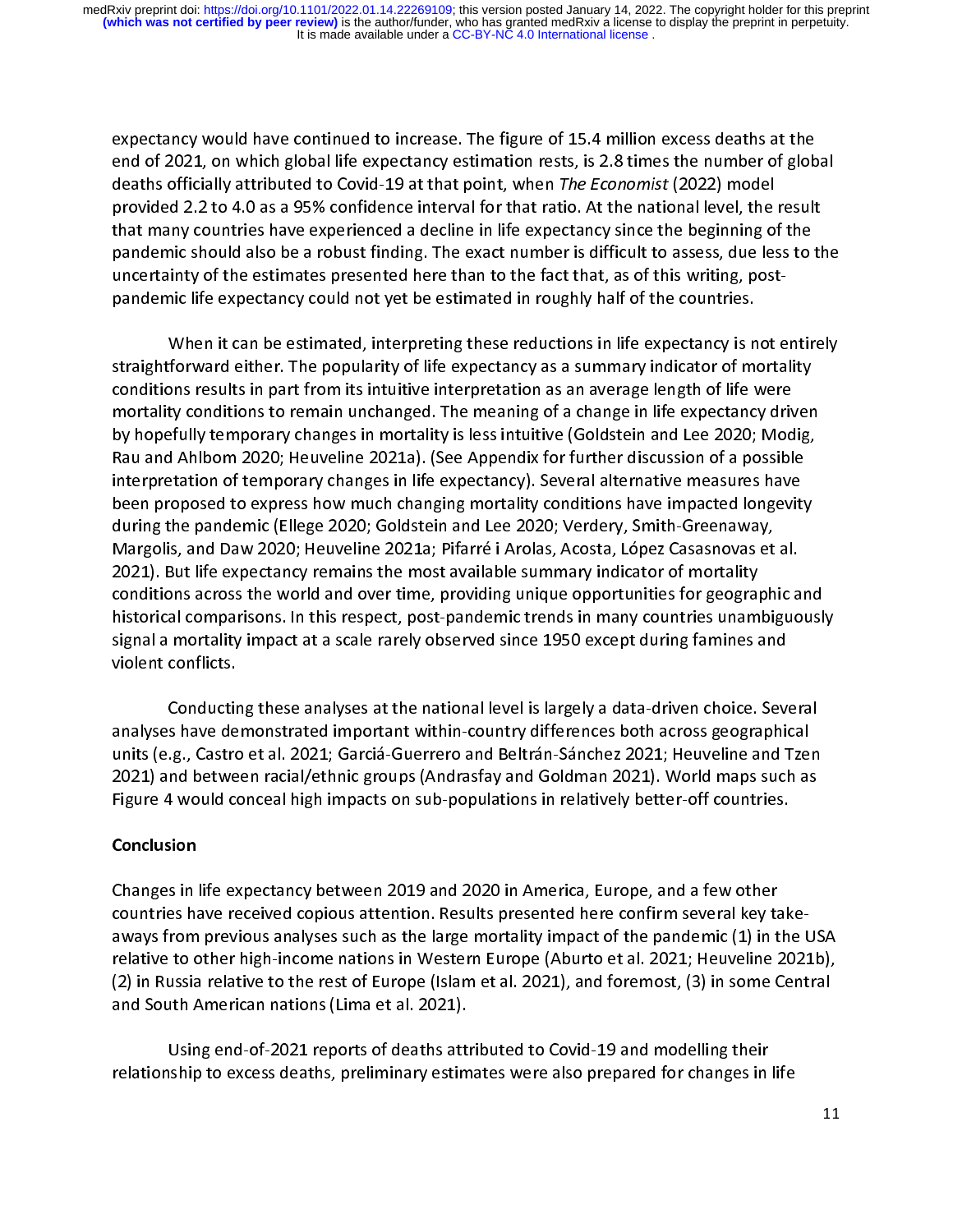expectancy in 2021. These results suggest a growing gap between, on the one hand, Western<br>European nations and, on the other hand, the USA, where life expectancy continued to decline,<br>and even more so, Russia, where it is and even more so, Russia, where it is expected to decline more than in 2020. In Central and<br>South America, the record is more contrasted with countries where life expectancy is expected<br>to recover some of the large decline and even more so, massis, and the supersor of a series more than in 2020. The south America, the record is more contrasted with countries where life expectancy is expected to recover some of the large declines of 2020 (e.g to recover some of the large declines of 2020 (e.g., Ecuador, Nicaragua), or to continue to<br>decline but substantially less than in 2020 (e.g. Bolivia, Mexico, Peru) and some where the 2021<br>declines are expected to exceed t decline but substantially less than in 2020 (e.g. Bolivia, Mexico, Peru) and some where the 2021<br>declines are expected to exceed the 2020 declines (e.g., Brazil, Columbia, Guatemala,<br>Paraguay). declines are expected to exceed the 2020 declines (e.g., Brazil, Columbia, Guatemala,

Changes in life expectancies were also estimated for a total of 98 countries including ر<br>Cha<br>| some that<br>| imbalance (<br>า<br>ี Thing the interactive were also experience in the total of the including that had not received as much attention to date. These results highlight a geographicance between the availability and quality of data on excess mort imbalance between the availability and quality of data on excess mortality and impact of the<br>pandemic. At an early stage in the pandemic, the quantity of data might have been<br>commensurate with the severity of the pandemic. information between the availability and quality of the availability and impact of the pandemic. At an early stage in the pandemic, the quantity of data might have been<br>commensurate with the severity of the pandemic. The f pandemic of the pandemic. The first wave of the pandemic wommensurate with the severity of the pandemic. The first wave of the pandemic word documented as it affected high-income countries with good statistical systems, fo commented as it affected high-income countries with good statistical systems, foremost in<br>Western Europe and the USA (Kontis et al. 2020; Vestergaard et al. 2020). As these analyses<br>have shown, this is no longer the case. Western Europe and the USA (Kontis et al. 2020; Vestergaard et al. 2020). As these analyses<br>have shown, this is no longer the case. With the notable exception of the USA, the annual<br>change in life expectancy in these wealt change in life expectancy in these wealthy forerunners has never reached the level observed in change in life expectancy in these wealthy forerunners has never reached the level observ<br>over half of the countries with the data required for sufficiently reliable estimation. The<br>mortality impact of the pandemic has shi over half of the countries with the data required for sufficiently reliable estimation. The<br>mortality impact of the pandemic has shifted from West to East in Europe, and globally from<br>North to South. As far as current empi over the countries with the countries with such the countries with the mortality impact of the pandemic has shifted from West to East in Europe, and globally f<br>North to South. As far as current empirical limitations allow North to South. As far as current empirical limitations allow them to be quantified, more than 20% of global excess deaths to date might have occurred in India, where an understanding of the scale of the pandemic is slowly 20% of global excess deaths to date might have occurred in India, where an understanding of substantial mortality reversals in many parts of Asia, and possibly Africa as well, of a magnitude there is hardly any reliable source to evaluate the local situation. As the results suggest<br>substantial mortality reversals in many parts of Asia, and possibly Africa as well, of a magnit<br>rarely observed since 1950, the ne substantial mortality reversals in many parts of Asia, and possibly Africa as well, of a ma<br>rarely observed since 1950, the need for better monitoring mortality trends in these cou<br>cannot be overemphasized (Helleringer and substantial mortality, procession mortality parts of Asia, processing parts in many processions rately observed since 1950, the need for better monitoring mortality trends in these countries<br>cannot be overemphasized (Helle cannot be overemphasized (Helleringer and Lanza Queiroz 2021).<br>An attempt to estimate the global life expectancy since the beginning of the pandemic

despite these data limitations indicated in a .92-year decline between 2019 and 2020 and a .72 י<br>ס<br>ו these data limitations indicated in a .92-year decline between 2019 and 2020 and a .72<br>between 2020 and 2021. By contrast, the UN (2019) anticipated a .18-year gain in glob<br>ectancy between 2019 to 2020. The 2021 global lif decline between 2020 and 2021. By contrast, the UN (2019) anticipated a .18-year gain in globa<br>life expectancy between 2019 to 2020. The 2021 global life expectancy would then be two full<br>years before its previously expect life expectancy between 2019 to 2020. The 2021 global life expectancy would then be two full<br>years before its previously expected level and below its estimated 2013 level. While it is still too<br>early to confidently quantif life experiency between 2019 to 2019 to 2019 to 2019 to 2019 to 2019 to 2019 to 2019 to 2019 to confidently quantify this decline in global life expectancy, a decline is already beyond<br>doubt, signaling a unique feature of early to confidently quantify this decline in global life expectancy, a decline is already beyond<br>doubt, signaling a unique feature of the mortality changes induced by the pandemic. Each year<br>since 1950, years of life lost early to confidently quantify the accuration in graditic energy and the particle in early a system doubt, signaling a unique feature of the mortality changes induced by the pandemic. Each years since 1950, years of life lo doubt, since 1950, years of life lost to mortality reversals in some parts of the world had been more<br>than compensated by years of life gained from declines in other causes of deaths or in other<br>parts of the world. For the than compensated by years of life gained from declines in other causes of deaths or in other<br>parts of the world. For the first time in at least 70 years, this was not the case in 2020 and wil<br>not be the case in 2021 either parts of the world. For the first time in at least 70 years, this was not the case in 2020 and wi<br>not be the case in 2021 either.<br>The decline did appear to stabilize at the end of 2021. As has been the sase througher not be the case in 2021 either.<br>The decline did appear to stabilize at the end of 2021. As has been the case throughout

1 The decline did appear<br>•the pandemic, however, the m  $\frac{1}{10}$ The decline and appear to stabilize at the end of 2021. As he can also at the case in some populations while<br>demic, however, the mortality impact was still increasing in some populations while<br>1. the pandemic, however, the mortality impact was still increasing in some populations while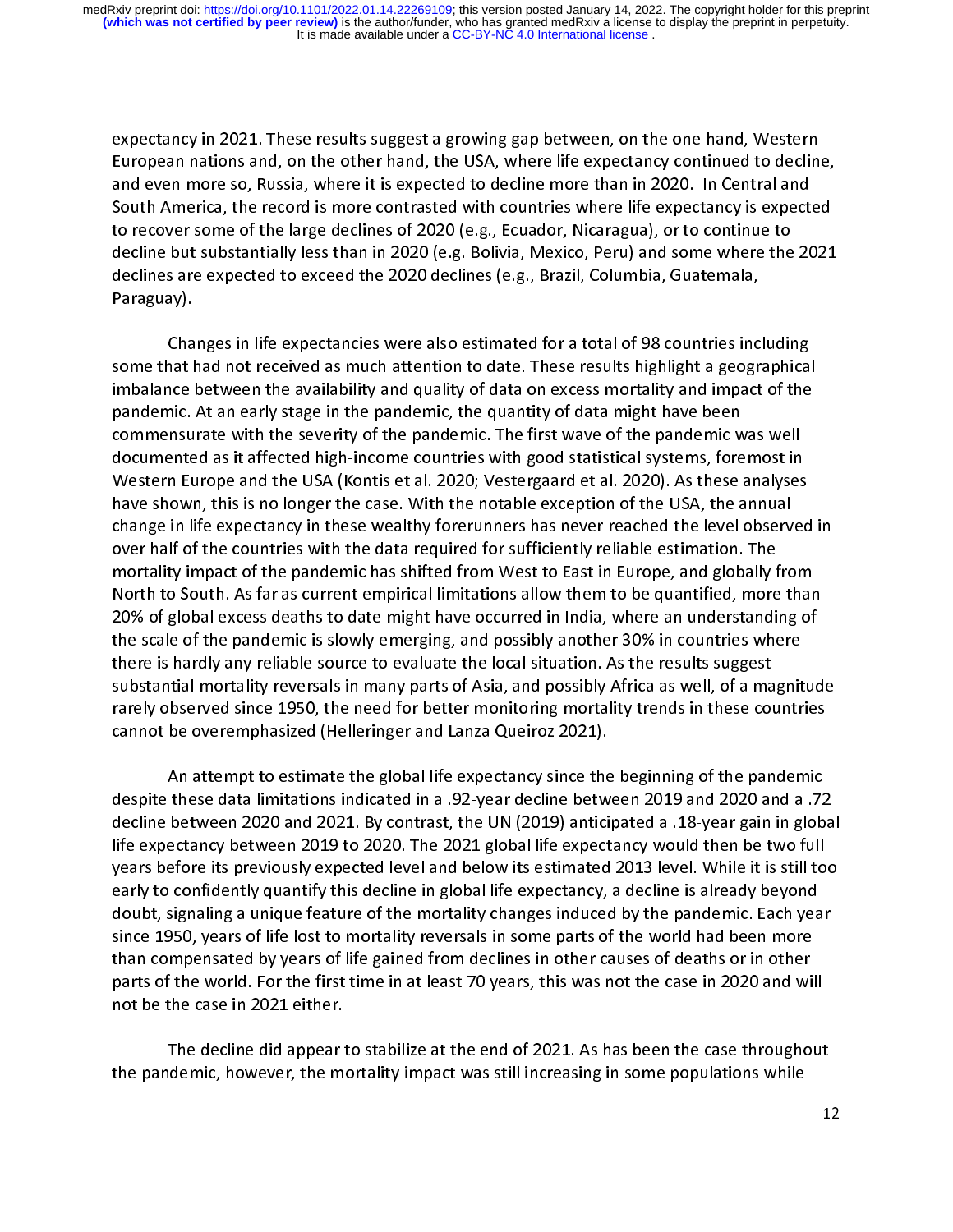of 2021 the increasing impact was mostly observed in comparatively small populations, in<br>archipelagoes in particular. The end-of-2011 trends looked more encouraging that they had in<br>nearly two years, but It would certainly of 2021 the increasing impact was mostly observed in comparatively small populations, in<br>archipelagoes in particular. The end-of-2011 trends looked more encouraging that they had in archipelagoes in particular. The end-of-2011 trends looked more energing matter, that in<br>nearly two years, but it would certainly appear unwise at this point to claim that the impact of<br>the pandemic on the global life expe the pandemic on the global life expectancy has peaked. the participant of the global life expectance of the global life expectance of the global life expectance of the global life expectance of the global life expectance of the global life expectance of the global life expecta

# $\begin{array}{c}\n\cdot \\
\cdot \\
\cdot\n\end{array}$ **References**

- Aburto, José M., Jonas Schöley, Ilya Kashnitsky, Luyin Zhang, Charles Rahal, Trifon I. Missov, et<br>al. 2020. "Quantifying Impacts of COVID-19 Pandemic Through Life-Expectancy Losses: A<br>Population-Level Study of 29 Countries Population-Level Study of 29 Countries," International Journal of Epidemiology
- Population-Level Study of 25 Countries," *International Sournal of Epidemiology*<br>dyab207, https://doi.org/10.1093/ije/dyab207<br>Farida B., and Robert N Anderson. 2021. "The Leading Causes of Death in the l,<br>2020 " Journal of dyab207, https://doi.org/10.1093/ije/dyab207<br>, Farida B., and Robert N Anderson. 2021. "T<br>2020," Journal of the American Medical Asso 2020," Journal of the American Medical Association 325(18): 1829-1830.<br>doi:10.1001/jama.2021.5469
- 2020, "Journal of the American Medical Association 323(18): 1829-1830.<br>doi:10.1001/jama.2021.5469<br>fay, Theresa and Noreen Goldman. 2021. "Reductions in 2020 US Life Exp<br>COVID-19 and the Disproportionate Impact on the Black doi:<br>Fay, Theresa and Noreen Gold<br>COVID-19 and the Disproporti COVID-19 and the Disproportionate Impact on the Black and Latino Population,"<br>Proceedings of the National Academy of Sciences of the United States of America 118(5):<br>e2014746118. https://doi.org/10.1073/pnas.2014746118 Proceedings of the National Academy of Sciences of the United States of America<br>e2014746118. https://doi.org/10.1073/pnas.2014746118<br>Basil, Kenneth Hill, Alan Biazza and Bobin Zeitz, 1984. "Eamine in China, 1958-61
- Proceedings of the National Academy of Sciences of the Office States of America 118(5):<br>e2014746118. https://doi.org/10.1073/pnas.2014746118<br>, Basil, Kenneth Hill, Alan Piazza and Robin Zeitz. 1984. "Famine in China, 1958eader of the 2014 of the Carlos Conductor Products.<br>Basil, Kenneth Hill, Alan Piazza and Robin Zeitz. 1984. "Far<br>10(4): 613-645. Ashton, Basil, Basil, Basil, Basil, Basil, Basil, Basil, Basil, Basil, 2011<br>Anand, Abhishek, Justin Sandefur, and Arvind Subramanian. 2021. "Three New Estimates of
- 10)<br>Abhishek, Justir<br>India's All-Cause<br>Development M India's All-Cause Excess Mortality During the COVID-19 Pandemic," Center for Global<br>Development Working Paper 589.<br>Arias Elizabeth Betzaida Tejada Vera Earida Abad and Kenneth D. Kechanek, 2021.
- India's All-Cause Excess Mortality During the COVID-19 Pandemic, "Center for Global"<br>Development Working Paper 589.<br>Iizabeth, Betzaida Tejada-Vera, Farida Ahad, and Kenneth D. Kochanek. 2021.<br>"Provisional Life Expectancy E Development Working Paper 589.<br>Iizabeth, Betzaida Tejada-Vera, Fai<br>"Provisional Life Expectancy Estim "Provisional Life Expectancy Estimates for 2020," *Vital Statistics Rapid Release* 15.<br>Hyattsville, MD: National Center for Health Statistics. doi: 10.15620/cdc:107201.
- Trovisional Life Expectancy Estimates for 2020, "Vital Statistics Rapid Release 15.<br>Hyattsville, MD: National Center for Health Statistics. doi: 10.15620/cdc:107201.<br>Thomas, Jonathan M. Clarke, Vageesh Jain, Amelia K. Gole Hyatterma, Machimian Pancel Center for Health Statistics. 2017, 1992, 2013.<br>Thomas, Jonathan M. Clarke, Vageesh Jain, Amelia K. Golestaneh, Gemma Lyon.<br>Salman, et al. 2020. "Excess Mortality: The Gold Standard in Measuring Salman, et al. 2020. "Excess Mortality: The Gold Standard in Measuring the Impact of<br>COVID-19 Worldwide?' Journal of the Royal Society of Medicine 113(9): 329-334. doi:<br>10.1177/0141076820956802 COVID-19 Worldwide?' Journal of the Royal Society of Medicine 113(9): 329-334. doi:<br>10.1177/0141076820956802<br>Marcia C. Susie Gurzenda, Cassio M. Turra, Sun Kim, Thereas Andrasfay, and Noreen
- COVID-19 Worldwide?' Journal of the Royal Society of Medicine 113(9): 329-334. doi:<br>10.1177/0141076820956802<br>Marcia C., Susie Gurzenda, Cassio M. Turra, Sun Kim, Thereas Andrasfay, and Noreen<br>Goldman, 2021. "Reduction in L 10.1177/0141076820956802 Goldman. 2021. "Reduction in Life Expectancy in Brazil After COVID-19," Nature Medicine. https://doi.org/10.1038/s41591-021-01437-z  $m$ edicine. https://doi.org/10.1030/341591-021-01437-z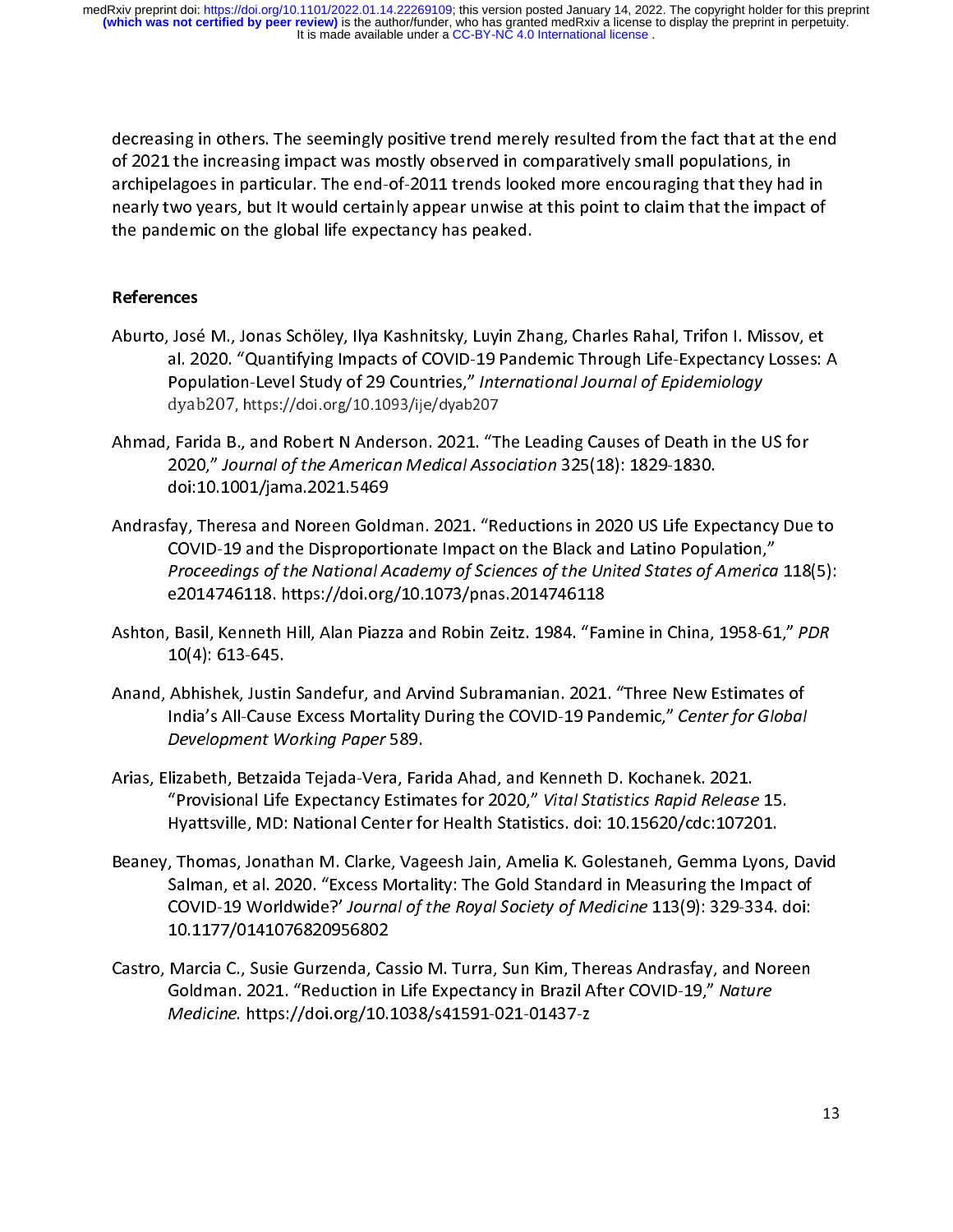- Chan, Eunice Y. S., Davy Cheng and Janet Martin. 2021. "Impact of COVID-19 on Excess<br>Mortality, Life Expectancy, and Years of Life Lost in the United States," PLOS ONE:<br>e0256835. https://doi.org/10.1371/journal.pone.025683
- Mortanty, Life Expectancy, and Years of Life Lost in the United States," PLOS ONE:<br>e0256835. https://doi.org/10.1371/journal.pone.0256835<br>for Disease Control and Prevention (CDC). 2022. Provisional.COVID-19 Death-County e0256835. https://doi.org/10.1371/journal.pone.0256835<br>i for Disease Control and Prevention (CDC). 2022. Provisit<br>Sex. Age and State. https://data.cdc.gov/NCHS/Provisit Sex, Age and State. https://data.cdc.gov/NCHS/Provisional-COVID-19-Death-Counts-by-<br>Sex-Age-and-S/9bhg-hcku Last accessed January 3, 2022.
- Sex, Age and State. https://data.cdc.gov/NCHS/Provisional-COVID-19-Death-Counts-by-<br>Sex-Age-and-S/9bhg-hcku Last accessed January 3, 2022.<br>Chin Long. 1969. An Introduction to Stochastic Processes in Biostatistics. New York Sex-Age-and-S/9b<br>Chin Long. 1969. An Introduction to Stochastic Processes<br>Wiley.
- Chiang, Chin Long. 1969. An Introduction to Stochastic Processes in Biostatistics. New York:<br>Wiley.<br>Cutler, David, Angus Deaton, and Adriana Lleras-Muney. 2006. "The Determinants of<br>Mortality." Journal of Economic Perspect ,<br>David,<br>Mortal
- Cut Mortality," Journal of Economic Perspectives 20(3): 97. doi: 10.1257/jep.20.3.<br>Demombynes, Gabriel, Damien de Walque, Paul Gubbins, Beatriz Piedad Urdinola and<br>Veillard, 2021, "COVID-19 Age-Mortality Curves for 2020 Ar Mortanty, "Journal of Economic Perspectives 20(3): 97. doi: 10.12377jep.20.3.97<br>hbynes, Gabriel, Damien de Walque, Paul Gubbins, Beatriz Piedad Urdinola and Je<br>Veillard. 2021. "COVID-19 Age-Mortality Curves for 2020 Are Fl Veillard. 2021. "COVID-19 Age-Mortality Curves for 2020 Are Flatter in Developing<br>Countries Using Both Official Death Counts and Excess Deaths," World Bank Group,<br>Policy Research Working Paper 9807. Countries Using Both Official Death Counts and Excess Deaths," World Bank Group,<br>Policy Research Working Paper 9807.<br>2. Bimandra A. Charles Whittaker, Oliver J. Watson, Bobert Verity, Nicholas E. Braz
- Countries Osing Both Official Death Counts and Excess Deaths, "World Bank Group,"<br>Policy Research Working Paper 9807.<br>3. Bimandra A., Charles Whittaker, Oliver J. Watson, Robert Verity, Nicholas F. Braze Policy Research Working Paper 5807.<br>a, Bimandra A., Charles Whittaker, Oli<br>Widyastuti Widyastuti, et al. 2021. "Q Widyastuti Widyastuti, et al. 2021. "Quantifying the Dynamics of COVID-19 Burden and<br>Impact of Interventions in Java, Indonesia," *MedRxiv* [Preprint]. doi:<br>10.1101/2020.10.02.20198663 Impact of Interventions in Java, Indonesia," MedRxiv [Preprint]. doi:
- Dong, Ensheng, Hongru Du and Lauren Gardner. 2020. "An Interactive Web-Based Dashboard to -------,------------------<br>insheng, Hongru Du and Lauren<br>Track COVID-19 in Real Time," 1 Track COVID-19 in Real Time," The Lancet Infectious Diseases 20(5): 533-534.<br>https://www.thelancet.com/journals/laninf/article/PIIS1473-3099(20)30120-1/fulltext.<br>February 19, 2000. https://www.thelancet.com/journals/laninf/article/PIIS1473-3099(20)30120-1/fulltext.<br>February 19, 2000.
- https://www.thelancet.com/journals/landary.https://www.thelancet.com/journals/landary<br>February 19, 2000.<br>United States " *MedBxiu, https://doi.org/1*0, 1101/2020, 10, 18, 2021/1783. February 29, 2020.<br>Stephen J. 2020. "2.<br>United States," Med United States," *MedRxiv*. https://doi.org/10.1101/2020.10.18.20214783<br>Garciá-Guerrero, Víctor and Hiram Beltrán-Sánchez. 2021. "Heterogeneity in Excess Mortality
- United States," *Medhan*: https://doi.org/10.1101/2020.10.10.20214783<br>Guerrero, Víctor and Hiram Beltrán-Sánchez. 2021. "Heterogeneity in Exc<br>and Its Impact on Loss of Life Expectancy due to COVID-19: Evidence fron Farcia-Guerrero, Víctor and Historián Beltrán, Pantorez. 2021. November, pensa, pantorez. Mortality and Its Impact on Loss of Life Expectancy due to COVID-19: Evidence from Mexico,"<br>Canadian Studies in Population 48: 165-2
- and Its Impact on Loss of Life Engels.<br>2014 Canadian Studies in Population 48: 165-200.<br>1. Patrick, Adrian E. Raftery, Hana Ševčíková, Nan Li, Danan Gu, Thomas Spoorenberg Canadian Stadies in Population 48: 165-200.<br>I, Patrick, Adrian E. Raftery, Hana Ševčíková,<br>al. 2014. "World Population Stabilization Unl al. 2014. "World Population Stabilization Unlikely This Century," Science 346(6206): 234-<br>237. https://doi.org/10.1126/science.1257469
- Goldman, Noreen, and Graham Lord. 1986. "A New Look at Entropy and the Life Table," Demography 23(2): 275-282. https://doi.org/10.2307/2061621
- Goldstein, Joshua R., and Ronald D. Lee. 2020. "Demographic Perspectives on the Mortality of Demography 23(2): 275-202. https://doi.org/10.2307/2001021<br>in, Joshua R., and Ronald D. Lee. 2020. "Demographic Perspecti<br>COVID-19 and Other Epidemics," Proceedings of the National Ad COVID-19 and Other Epidemics," Proceedings of the National Academy of Sciences of the<br>1 COVID-19 and Other Epidemics," Proceedings of the National Academy of Sciences of the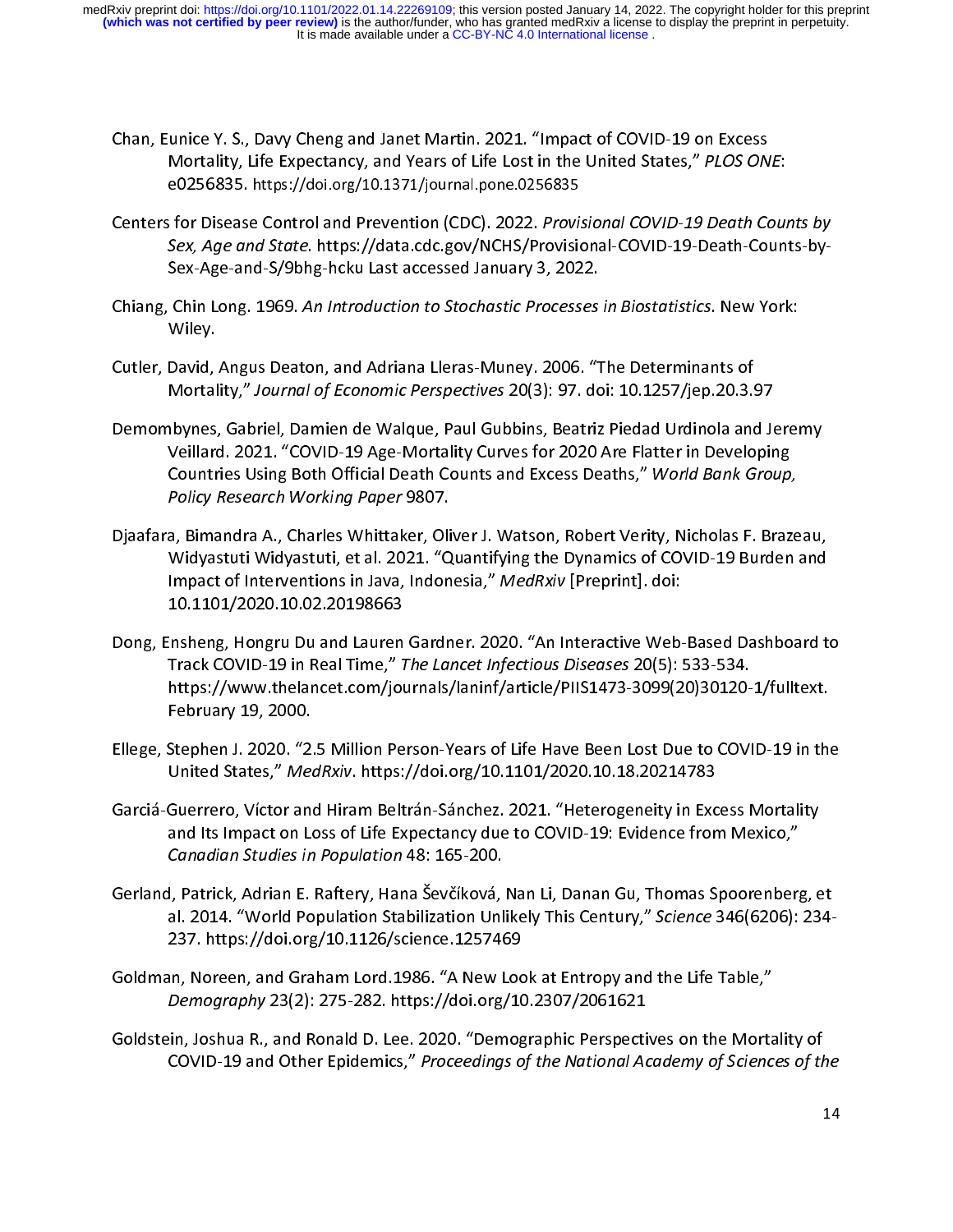United States of America 117(36): 22035-22041.<br>https://doi.org/10.1073/pnas.2006392117<br>Guilmoto, Christophe Z. 2020. "COVID-19 Death Rates by Age and Sex and the Resulting

https://doi.org/2012/process-2020<br>to, Christophe Z. 2020. "COVID-19 Death Ra<br>Mortality Vulnerability of Countries and Reg Mortality Vulnerability of Countries and Regions in the World," MedRxiv [preprin<br>10.1101/2020.05.17.20097410<br>2021. "Estimating the Death Fell of the Covid 19 Bandemis in India." MedP 10.1101/2020.05.17.20097410<br>2021. "Estimating the Death Toll of the Covid-19 Pandemic in India," MedRxiv .

[preprint]. doi: 10.1101/2021.06.29.21257965 Latter Lead Toll of the Covid-19 Pandemic in India, Meditary<br>[preprint]. doi: 10.1101/2021.06.29.21257965<br>Hagan, John and Alberto Palloni. 2006. "Death in Darfur," Science 313(5793): 1578-1579.

preprint<sub>1</sub>. doi: 10.1101/2021.00.25.21257965<br>John and Alberto Palloni. 2006. "Death in Dar<br>Iger, Stephane and Bernardo Lanza Queiroz. 2

- Helleringer, Stephane and Bernardo Lanza Queiroz. 2021. "Measuring Excess Mortality due to<br>the COVID-19 Pandemic: Progress and Persistent Challenges," International Journal of<br>Epidemiology dyab260, https://doi.org/10.1093/ the COVID-19 Pandemic: Progress and Persistent Challenges," International Journal of
- Heuveline, Patrick. 2015. "The Boundaries of Genocide: Quantifying the Uncertainty of the Epidemiology dyab260, https://doi.org/10.1093/ije/dyab260<br>ne, Patrick. 2015. "The Boundaries of Genocide: Quantifying 1<br>Death Toll During the Pol Pot Regime in Cambodia (1975-197! Death Toll During the Pol Pot Regime in Cambodia (1975-1979)," Population Studies<br>69(2): 201-218.<br>2021a "The Mean Unfulfilled Lifesnan (MULL): A New Indicator of a Disease Im 69(2): 201-218.<br>During the Meath Unfulfilled Lifespan (MUL): A New Indicator of a Disease Impact .

on the Individual Lifespan," PLOS ONE: e0254925.<br>https://doi.org/10.1371/journal.pone.0254925 on the Individual Lifespan," PLOS ONE: e0254925.<br>https://doi.org/10.1371/journal.pone.0254925<br>2021b. "The COVID-19 Pandemic Adds Another 200,000 Deaths (50%) to the

on the Individual Lifespan, 17200 ONE: e0254925.<br>https://doi.org/10.1371/journal.pone.0254925.<br>\_\_\_\_\_\_. 2021b. "The COVID-19 Pandemic Adds Anot!<br>Annual Toll of Excess Mortality in the United State. https://doi.org/10.1371/journal.pone.0234923<br>\_\_\_\_\_\_. 2021b. "The COVID-19 Pandemic Add<br>Annual Toll of Excess Mortality in the United Annual Toll of Excess Mortality in the United States," Proceedings of the National<br>Academy of Sciences of the United States of America 118(36): e2107590118.<br>https://doi.org/10.1073/pnas.2107590118 Academy of Sciences of the United States of America 118(36): e2107590118.<br>https://doi.org/10.1073/pnas.2107590118

- Heuveline, Patrick, and Michel Tzen. 2021. "Beyond Deaths per Capita: Comparative COVID-19 https://doi.org/10.1079<br>https://doi.org/10.1073/pag.pdf/<br>10.1136/hmionen-2020-042934 Mortality Indicators," *British Medical Journal Open* 11(3): e042934. doi:<br>10.1136/bmjopen-2020-042934<br>Joannidis: John B. BCatherine Axfors Pand Desnina G. Contonoulos-Joannidis P2021. "Second
- 10.1136/bmjopen-2020-042934<br>Ioannidis, John P.,⊠Catherine Axfors,⊠and Despina G. Contopoulos-Ioannidis.⊠2021. "Second 10.11376.11399.11377.11377.<br>is, John P., acatherine Axfors, and<br>Versus First Wave of COVID-19 D Versus First Wave of COVID-19 Deaths: Shifts in Age Distribution and in Nursing Home<br>Fatalities," Environmental Research 195: 110856. doi: 10.1016/j.envres.2021.110856<br>Islam Nazrul Vladimir M. Shkolnikov, Bolando L. Acosta Fatalities," Environmental Research 195: 110856. doi: 10.1016/j.envres. 2021.110856<br>Islam, Nazrul, Vladimir M. Shkolnikov, Rolando J. Acosta, Ilya Klimkin, Ichiro Kawachi, Rafael
- Fatanties," *Environmental Research 1991*. 110890. doi: 10.1010/j.envres.2021.110896<br>Vazrul, Vladimir M. Shkolnikov, Rolando J. Acosta, Ilya Klimkin, Ichiro Kawachi, Rafael<br>A. Irizarryet, al. 2021. "Excess Deaths Associate A. Irizarryet, al. 2021. "Excess Deaths Associated with Covid-19 Pandemic in 2020: Ag<br>and Sex Disaggregated Time Series Analysis in 29 High Income Countries," *British*<br>Medical Journal 373: n1137. https://doi.org/10.1136/b and Sex Disaggregated Time Series Analysis in 29 High Income Countries," British<br>Medical Journal 373: n1137. https://doi.org/10.1136/bmj.n1137
- Jdanov, Dmitri A., Ainhoa Alustiza-Galarza, Vladimir M. Shkolnikov, Domantas Jasilionis, László Medical Journal 373: n1137: https://doi.org/10.1136/bmj.n1137<br>Dmitri A., Ainhoa Alustiza-Galarza, Vladimir M. Shkolnikov, Doma<br>Németh et al. 2021. "The Short-Term Mortality Fluctuations Data Németh et al. 2021. "The Short-Term Mortality Fluctuations Data Series, Monitoring<br>Mortality Shocks Across Time and Space," *Scientific Data* 8: 235.<br>https://www.nature.com/articles/s41597-021-01019-1 Mortality Shocks Across Time and Space," Scientific Data 8: 235. https://www.nature.com/articles/s41597-021-01019-1 https://www.nature.com/articles/s41597-021-01019-1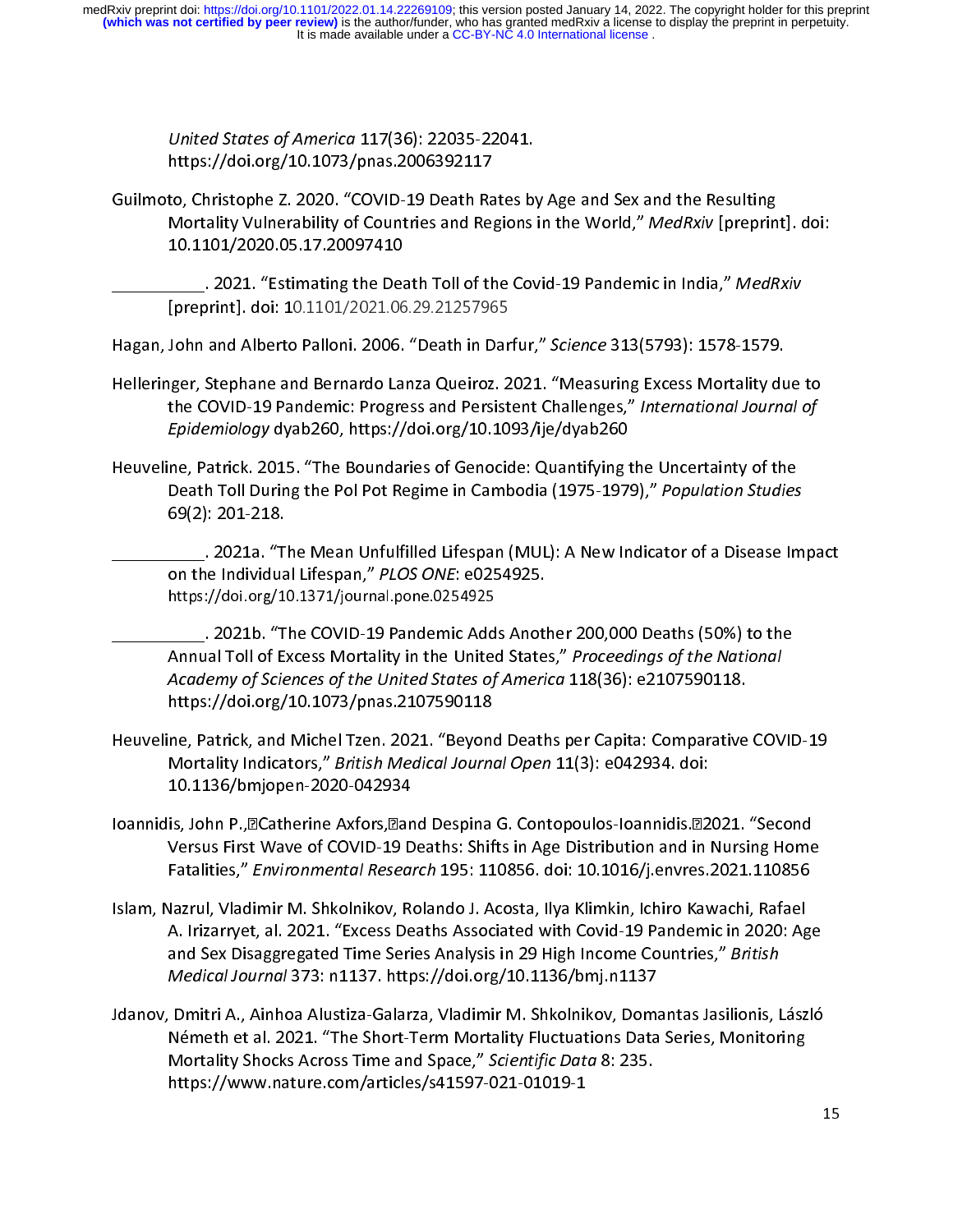- Jha, Prabhat, Yashwant Deshmukh, Chinmay Tumbe, Wilson Suraweera, Aditi Bhowmick,<br>Sankalp Sharma et al. 2022. "COVID Mortality in India: National Survey Data and Health<br>Facility Deaths," *Science*. DOI: 10.1126/science.abm
- Facility Deaths," *Science*. DOI: 10.1126/science.abm5154<br>lopkins University (JHU). 2022. *Coronavirus Resource Center*. https://coronavirus.jhu.edu<br>Last accessed January 3, 2022 Facility Deaths, Science. DOI: 10.1120/science.abm5154<br>lopkins University (JHU). 2022. Coronavirus Resource Cent<br>Last accessed January 3, 2022.
- Johns Hopkins University (JHU). 2022. Coronavirus Resource Center. https://coronavirus.jhu.edu<br>Last accessed January 3, 2022.<br>Karlinsky Ariel, and Dmitry Kobak. 2021. "Tracking Excess Mortality Across Countries During the Last accessed Manuary 3, 2022.<br>Ky Ariel, and Dmitry Kobak. 202.<br>COVID-19 Pandemic with the W COVID-19 Pandemic with the World Mortality Dataset," eLife 10: e69336. doi:<br>10.7754/eLife.69336
- COVID-19 Pandemic with the World Wortanty Dataset," eLife 10: e69336. doi:<br>10.7754/eLife.69336<br>/asilis, James E. Bennett, Theo Rashid, Robbie M. Parks, Johnathan Pearson-Sti<br>Michel Guillet, et al. 2020. "Magnitude, Demogra ر<br>| asilis, James E. Benn<br>| Michel Guillot, et al. 2<br>| First Waye of the CO Michel Guillot, et al. 2020. "Magnitude, Demographics and Dynamics of the Effect of the<br>First Wave of the COVID-19 Pandemic on All-Cause Mortality in 21 Industrialized First Wave of the COVID-19 Pandemic on All-Cause Mortality in 21 Industrialized<br>Countries," Nature Medicine 26: 1919-1928. doi: 10.1038/s41591-020-1112-0<br>Jesson, Emilie S., Andy Norris, Abdulla S. Bin Ghouth, Terri Freeman
- First Lines," Nature Medicine 26: 1919-1928. doi: 10.1038/s41591-020-1112-0<br>Resson, Emilie S., Andy Norris, Abdulla S. Bin Ghouth, Terri Freemantle, Mervat Al<br>Yolanda Vazquez, et al. 2021. "Excess Mortality During the COVI Koum Besson, Emilie S., Andy Norris, Abdulla S. Bin Ghouth, Terri Freemantle, Mervat Alhaffar,<br>Yolanda Vazquez, et al. 2021. "Excess Mortality During the COVID-19 Pandemic: A Yolanda Vazquez, et al. 2021. "Excess Mortality During the COVID-19 Pandemic: A<br>Geospatial and Statistical Analysis in Aden Governorate, Yemen," *British Medical Journa*<br>*Global Health* 6: e004564. Yolanda Vazquez, et al. 2021. "Excess Movement," 2021. "Excess Mortal Information of Geospatial and Statistical Analysis in Aden Governorate, Yemen," British Medical Ju<br>Global Health 6: e004564.<br>Nathan 1977. "What Differen
- Geospatial and Statistical Analysis in Aden Governorate, Temen, "*British Medical Journal*"<br>Global Health 6: e004564.<br>Nathan. 1977. "What Difference Would It Make if Cancer Were Eradicated? An Global Health 6: e004564.<br>Nathan. 1977. "What Diffe<br>Examination of the Taeube Examination of the Taeuber Paradox," Demography 14(4): 411-418.<br>https://doi.org/10.2307/2060587
- Lima, Everton, Estevão Vilela, Andrés Peralta, Marilia G. Rocha, Bernardo L. Queiroz, Marcos R. mapay, manang, 2002 ay, 2002 ay<br>verton, Estevão Vilela, Andrés Pera<br>Gonzaga, et al. 2021. "Investigatin Gonzaga, et al. 2021. "Investigating Regional Excess Mortality During 2020 COVID-19<br>Pandemic in Selected Latin American Countries," *Genus* 77: 30<br>https://genus.springeropen.com/articles/10.1186/s41118-021-00139-1 For any Constant Construction of the Countries, and the Countries, and the Pandemic in Selected Latin American Countries," Genus 77: 30<br>https://genus.springeropen.com/articles/10.1186/s41118-021-00139-1<br>Karin, Boland Bau,
- randemic in Selected Latin American Countries, "Genus 77: 30<br>https://genus.springeropen.com/articles/10.1186/s41118-021<br>Karin, Roland Rau, and Anders Ahlbom. 2020. "Life Expectancy https://genus.pringeropen.com/articles/2012-2017-1228-2022-2022-2022-2023-2<br>Karin, Roland Rau, and Anders Ahlbom. 2020. "Life Expectancy: What Do<br>British Medical Journal Open 10. https://bmjopen.bmj.com/content/10/
- British Medical Journal Open 10. https://bmjopen.bmj.com/content/10/7/e035932<br>Mwananyanda, Lawrence, Christopher J. Gill, William MacLeod, Geoffrey Kwenda, Rachel<br>Pieciak, Zachariah Munila, et al. 2021. "Covid-19 Deaths in Mwananyanda, Lawrence, Christopher J. Gill, William MacLeod, Geoffrey Kwenda, Rachel<br>Pieciak, Zachariah Mupila, et al. 2021. "Covid-19 Deaths in Africa: Prospective Martin, James, Lawrence, Christopher Dram, Martin MacLeody, Cornell, Michael, Medical, Theorist, 2013, 2021. "Covid-19 Deaths in Africa: Prospective<br>Systematic Postmortem Surveillance Study," British Medical Journal 372: n Piecia, Zacharian Mupila, 2021. 2022. Prima Belgian, Music Propositions.<br>Systematic Postmortem Surveillance Study," British Medical Journal 372: n334<br>Covid-19 Deannach D. Kochanek. Jiaquan Xu and Elizabeth Arias. 2021. "Mo
- Systematic Fostmortem Surveillance Study, "*British Medical Sournal 37*2: n334. doi:<br>10.1136/bmj.n334<br>Inited States, 2020 " *NCHS Dets Brief 427*, Hyattsville, MD: National Center for Hea -------------------<br>, Sherry L., Kenneth<br>United States, 2020<br>Statistics, https://w United States, 2020," NCHS Data Brief 427. Hyattsville, MD: National Center for Health<br>Statistics. https://www.cdc.gov/nchs/products/databriefs/db427.htm
- United States, 2020, "*NCHS Dutu BREF* 427. Hyattsville, MD: National Center for Health<br>Statistics. https://www.cdc.gov/nchs/products/databriefs/db427.htm<br>uceno, Marilia R., Ilya Klimkin, Dmitry A. Jdanov, Ainhoa Alustiza Some of the statistics. The statistics. https://www.ceno.<br>Shkolnikov. 2021. "Sensitivity of Excess Mortality Due to the COVID-19<br>Choice of the Mertality Index, Method, Peference Period, and the Time Shkolnikov. 2021. "Sensitivity of Excess Mortality Due to the COVID-19 Pandemic to the<br>Choice of the Mortality Index, Method, Reference Period, and the Time Unit of the<br>Death Series," MedRxiv [Preprint]. doi: 10.1101/2021. Shift was considered to the Mortality Index, Method, Reference Period, and the Time Unit of the<br>Death Series," MedRxiv [Preprint]. doi: 10.1101/2021.07.20.21260869 Death Series," Med Rxiv [Preprint]. doi: 10.1101/2021.07.20.21260869 Death Series," MedRxiv [Preprint]. doi: 10.1101/2021.07.20.21260869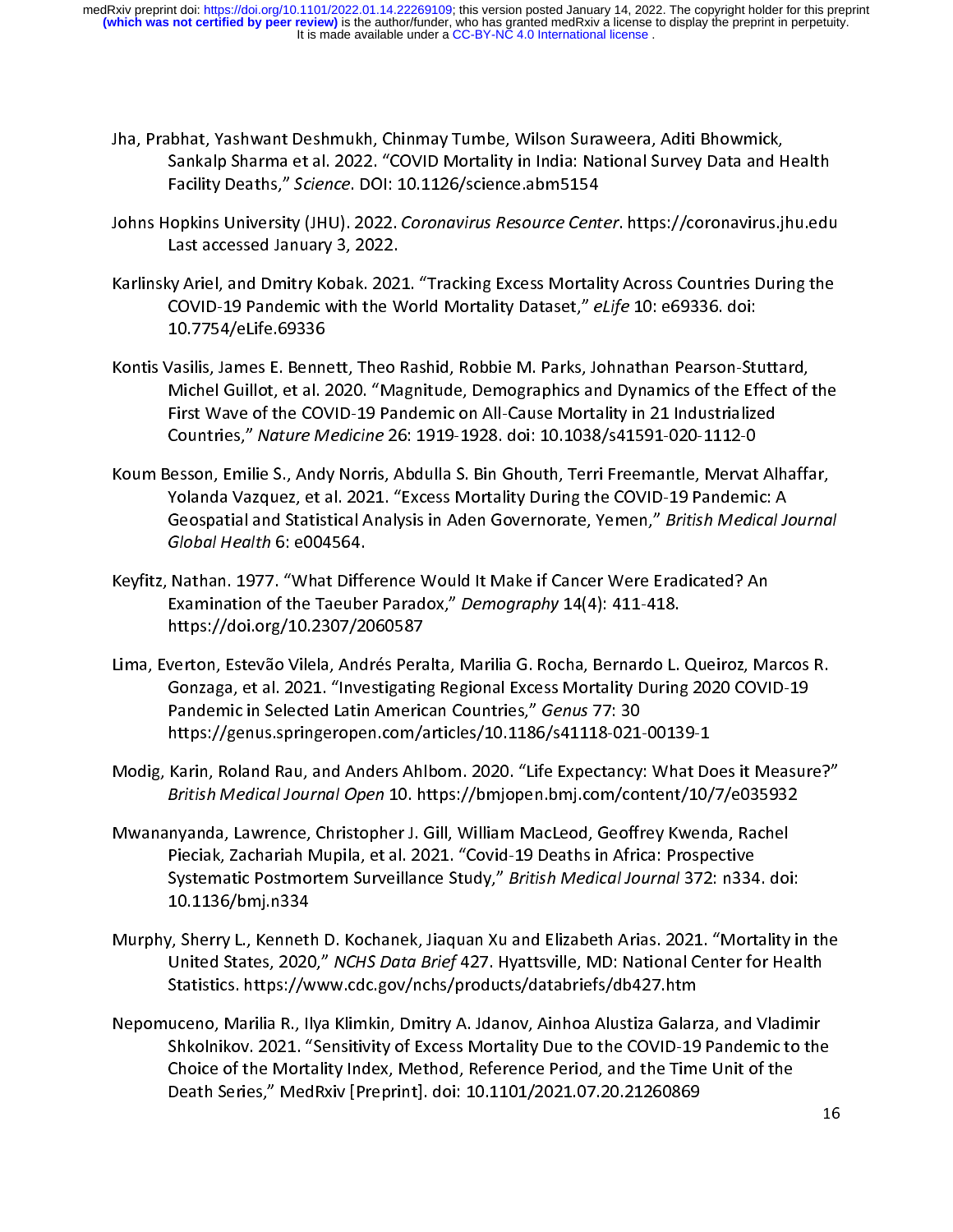- Obermeyer, Ziad, Christopher J. L. Murray, and Emmanuella Gakidou. 2008. "Fifty years of<br>violent war deaths from Vietnam to Bosnia: analysis of data from World Health Survey<br>Programme," British Medical Journal 336 (7659):
- Ohnishi, Akira, Yusuke Namekawa, and Tokuro Fukui. 2020. "Universality in COVID-19 Spread in Programme, "British Medical Journal 336 (7633): 1462–1466<br>Ohnishi, Akira, Yusuke Namekawa, and Tokuro Fukui. 2020. "Universality in COVID-19 Spread in<br>View of the Gompertz Function," Progress of Theoretical and Experimenta
- 123J01. doi: 10.1093/ptep/ptaa148<br>Olshansky, S. Jay, Bruce A. Carnes, and Aline Désesquelles. 2001. "Prospects for Human Longevity," Science 291(5508): 1491-1492.<br>https://doi.org/10.1126/science.291.5508.1491 Congevity," Science 291(5508): 1491-1492.<br>https://doi.org/10.1126/science.291.5508.1491<br>Qur World in Data (QWID), 2021. https://ourworldindata.org/excess-mortality-covid.las
- Longevity, Science 291(5500): 1491-1492.<br>https://doi.org/10.1126/science.291.5508.<br>Ind In Data (OWID). 2021. https://ourworld https://doi.org/2012229/00000022222.https://ourworldindat<br>accessed December 7, 2021
- accessed December 7, 2021.<br>O'Driscoll, Megan, Gabriel Ribeiro Dos Santos, Lin Wang, Derek A. T. Cummings, Andrew S<br>Azman, Juliette Paireau, et al. 2021. "Age-Specific Mortality and Immunity Pattern , ,<br>all, Megan, Gabriel Ribeiro D<br>Azman, Juliette Paireau, et a<br>SABS-CoV-2 " Nature 590: 14 Azman, Juliette Paireau, et al. 2021. "Age-Specific Mortality and Immunity Patterns of<br>SARS-CoV-2," Nature 590: 140-145. doi: 10.1038/s41586-020-2918-0
- Papon, Sylvain, and Catherine Beaumel. 2021. "Avec la pandémie de Covid-19, nette baisse de l'ésperance de vie et chute du nombre de mariages," Insee Première 1834.
- Papon, Sylvan, and Catherine Beaumon Board, Moore prince and Covid-1834.<br>Pifarré i Arolas, Héctor, Enrique Acosta, Guillem López Casasnovas, Adeline Lo, Catia Nicodemo<br>Tim Biffe, et al. 2021. "Global Years of Life Lost to l'ésperance de vie et chute du nombre de mariages, "*Insee Première* 1834.<br>I Arolas, Héctor, Enrique Acosta, Guillem López Casasnovas, Adeline Lo, Cat<br>Tim Riffe, et al. 2021. "Global Years of Life Lost to COVID-19," Nature Tim Riffe, et al. 2021. "Global Years of Life Lost to COVID-19," Nature Scientific Reports<br>11: 3504. https://www.nature.com/articles/s41598-021-83040-3
- Preston, Samuel H., Irma T. Elo, Ira Rosenwaike, and Mark Hill. 1996. "African-American 11: 3504. https://www.nature.com/articles/s41598-021-83040-3 Mortality at Older Ages: Results of a Matching Study," Demography 33(2): 193-20<br>https://doi.org/10.2307/2061872<br>Preston, Samuel H., Patrick Heuveline, and Michel Guillet, 2001, Demography: Megsurin https://doi.org/10.2307/2061872<br>Preston, Samuel H., Patrick Heuveline, and Michel Guillot. 2001. Demography: Measuring and
- Modeling Population Processes. Malden, MA: Blackwell.
- Preston, Samuel H., Patrick Heuveline, and Michel Guildot. 2001. Demography: Measuring and<br>Modeling Population Processes. Malden, MA: Blackwell.<br>The Economist. 2022. "The Pandemic's True Death Toll." https://www.economist. Modeling Population Processes. Malden, MA: Blackwell.<br>Momist. 2022. "The Pandemic's True Death Toll." https://<br>detail/coronavirus-excess-deaths-estimates. Last accessed Ja
- The Economist. 2022. The Pandemic's True Death Toll. Thtps://www.economist.com/graphic-<br>detail/coronavirus-excess-deaths-estimates. Last accessed January 3, 2022.<br>United Nations. 2019. *World Population Prospects 2019, Onl* detail/coronavirus-excess-deaths-estimates. Last accessed January 3, 2022.<br>Nations. 2019. *World Population Prospects 2019, Online Edition*. New Yo<br>Nations. https://population.un.org/wpp/Download/Standard/Interpolat
- United Nations. 2019. World Population Prospects 2019, Online Edition. New York: Onlied<br>Nations. https://population.un.org/wpp/Download/Standard/Interpolated/<br>United Nations Development Programme (UNDP). 2020. The Human De المستقل المستقل المستقل المستقل المستقل المستقلة المستقلة المستقلة المستقلة المستقلة المستقلة المستقلة المستقل<br>New York: UNDP. http://hdr.undp.org/en/2020-report
- United Nations Development Programme (UNDP). 2020. The Human Development Report 2020.<br>New York: UNDP. http://hdr.undp.org/en/2020-report<br>Verdery, Ashton M, Emily Smith-Greenaway, Rachel Margolies, and Jonathan Daw. 2020.<br>" New York: UNDROID TO A<br>Initial Margolies (Ashton M, Emily Smith-Greenaway, Rachel Margolies)<br>Inited States " Proceedings of the National Academy of Tracking the Reach of COVID-19 Kin Loss with a Bereavement Multiplier Applied to United States," Proceedings of the National Academy of Sciences of the United States, America 117(30): 17695-17701. United States," Proceedings of the National Academy of Sciences of the United States of<br>America 117(30): 17695-17701.<br>1 United States," Proceedings of the National Academy of Sciences of the United States of<br>America 117(30): 17695-17701.<br>1 America 117(30): 17695-17701.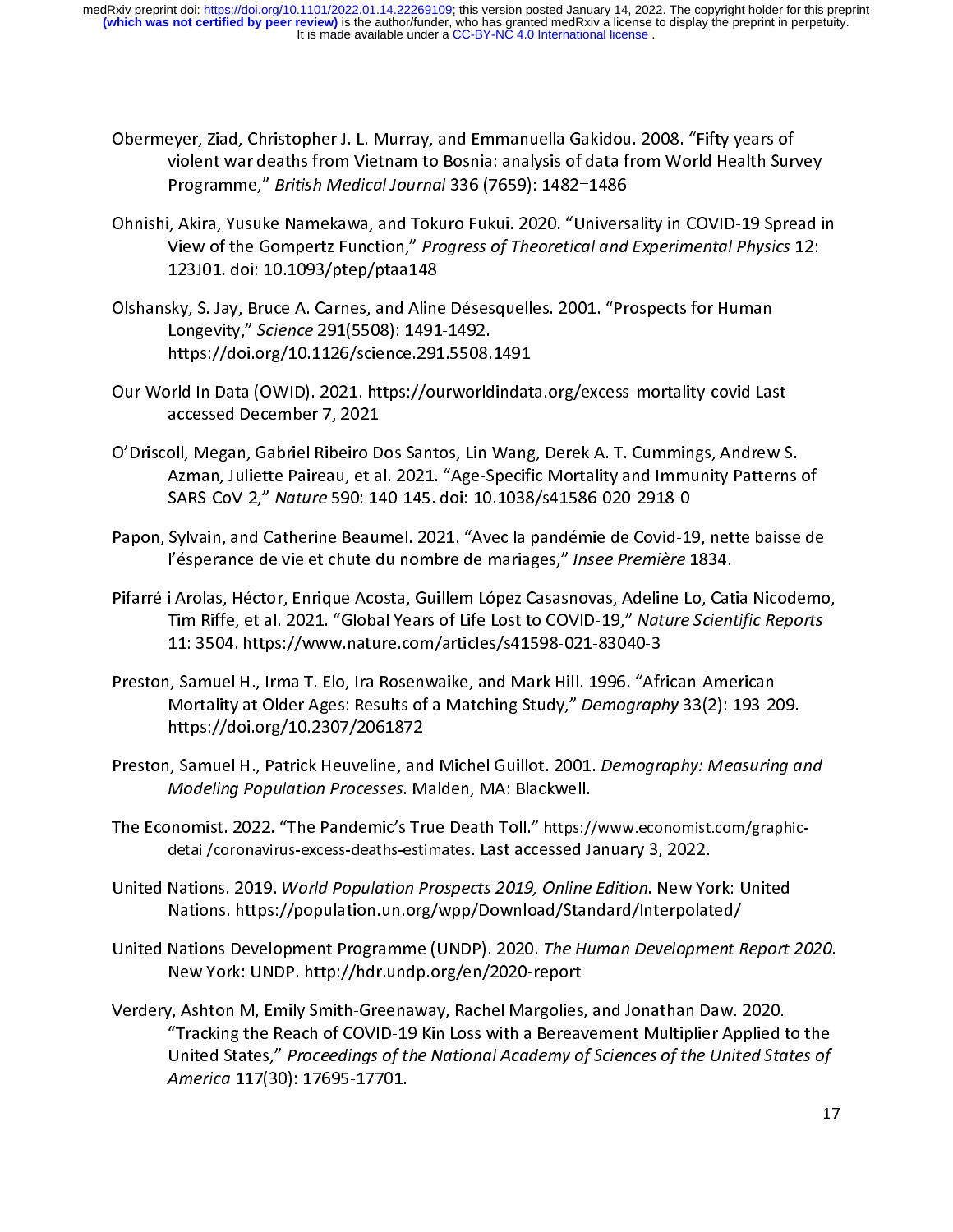- Verwimp, Philip. 2004. "Death and Survival During the 1994 Genocide in Rwanda," Population<br>Studies 58(2): 233-245.<br>Vestergaard, Lasse S., Jens Nielsen, Lukas Richter, Daniela Schmid, Natalia Bustos, Toon Braeve.
- Studies 58(2): 233-245.<br>|aard, Lasse S., Jens Niel<br>|et al. 2020. "Excess All-C Franch School (School School School School School School School School School School Schwing School Schmidt Bustos, Natalisation Bustos, The Preliminary Pooled Estimates from the EuroMOMO Network, March to April 2020,"<br>ECD Preliminary Pooled Estimates from the EuroMOMO Network, March to April 2020,"<br>ECDC Public Health Emergency Team for COVID-19 26(25): 28. ECDC Public Health Emergency Team for COVID-19 26(25): 28.<br>https://doi.org/10.2807/1560-7917.ES.2020.25.26.2001214<br>Diver L. Nada Abdelmagid, Aliaile Abmed, Abd Elbameed Abmed, Abd Elbameed
- ECDC://doi.org/10.2807/1560-7917.ES.2020.25.26.2001214<br>https://doi.org/10.2807/1560-7917.ES.2020.25.26.2001214<br>Charles Whittaker, Nicholas Brazeau, et al. 2020. "Characterisis المدينية المسينية المسينية , Oliver J., Nada Abdelmagid, Aljaile Ahmed, Abd Elhameed<br>10.2020. "Charles Whittaker, Nicholas Brazeau, et al. 2020. "Characteri<br>10.2000. "Characteri Mortality Under Assertainment in Kharteum Charles Whittaker, Nicholas Brazeau, et al. 2020. "Characterising COVID-19 Epidem<br>Dynamics and Mortality Under-Ascertainment in Khartoum, Sudan," MRC Centre fo.<br>Global Infectious Disease Analysis Report 39. doi: 10.25561/8 Dynamics and Mortality Under-Ascertainment in Khartoum, Sudan," MRC Centre for<br>Global Infectious Disease Analysis Report 39. doi: 10.25561/84283
- Bynamics and Mortallty Onder-Ascertamment in Khartoum, Sudan, 1999.<br>Global Infectious Disease Analysis Report 39. doi: 10.25561/84283<br>In Oliver J., Mervat Alhaffar, Zaki Mehchy, Charles Whittaker, Zack Akil, Nicholas F.<br>Br Global Infectious Disease Analysis Report 55. doi: 10.25561/84283<br>I, Oliver J., Mervat Alhaffar, Zaki Mehchy, Charles Whittaker, Zack A<br>Brazeau, et al. 2021. "Leveraging Community Mortality Indicators t<br>Mortality and Trans Strazeau, et al. 2021. "Leveraging Community Mortality Indicators to Infer COVID-1<br>Mortality and Transmission in Damascus, Syria," *Nature Communications* 12: 2394<br>doi.org/10.1038/s41467-021-22474-9 Brazeau, Community Community, Mortani, Mortality Community Indicators<br>Mortality and Transmission in Damascus, Syria," Nature Communications 12: 2394.<br>doi.org/10.1038/s41467-021-22474-9 Mortality and Transmission in Damascus, Syria, Watare Communications 12: 2334.<br>doi.org/10.1038/s41467-021-22474-9  $\frac{d}{d\theta}$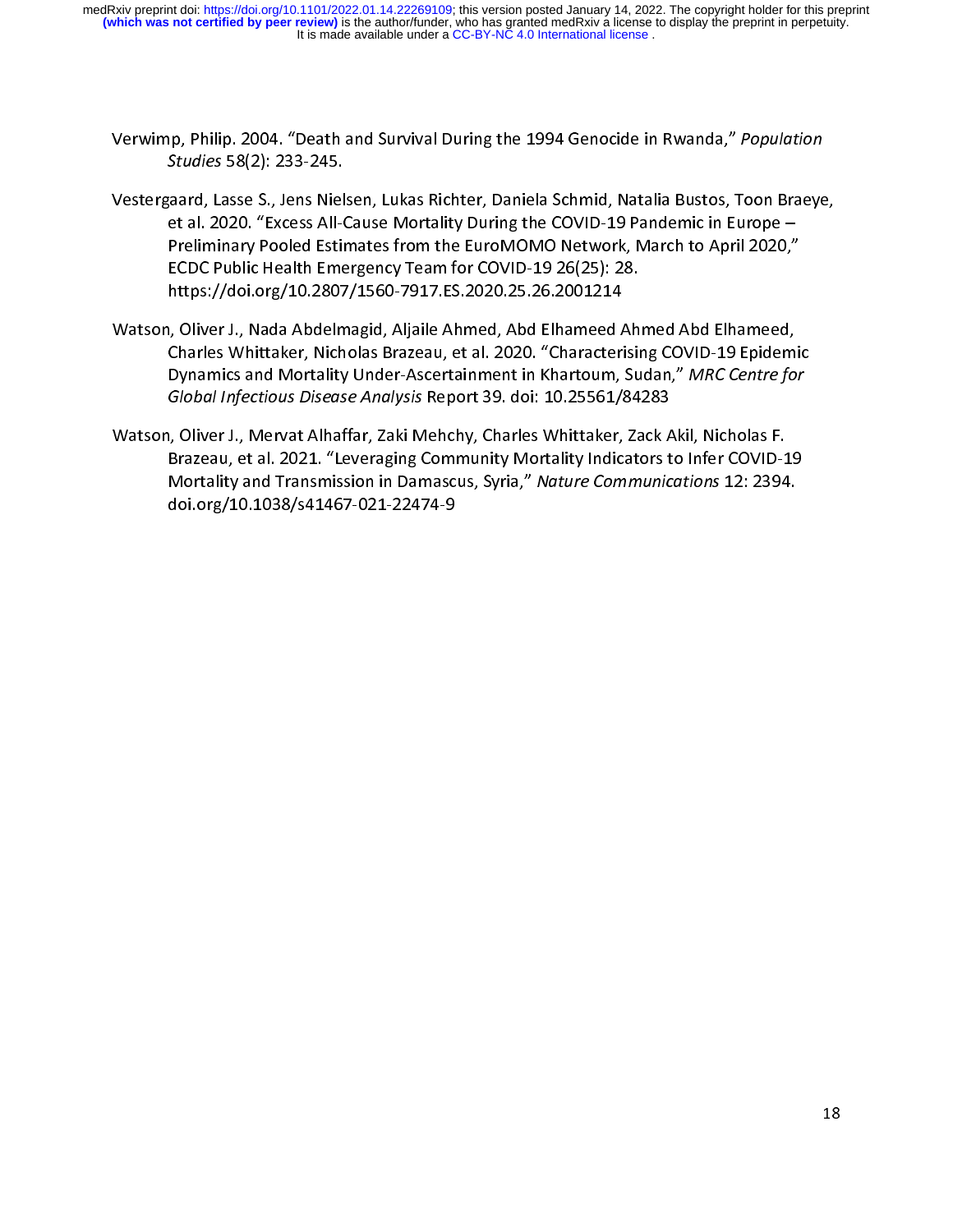# **Appendix**

# Estimating changes in life expectancy

The estimation of global and national life expectancies proceeded in the following steps.<br>
<u>Step 1</u>: Estimates of excess deaths as of March 31<sup>st</sup>, 2020, June 30<sup>th</sup>, 2020, September 30<sup>th</sup>, 2020, December 31<sup>st</sup>, 2020, M  $rac{1}{2}$ , Step 1: Estimates of excess deaths as of March 31, 2020, June 30, 2020, September 30, 2020, December 31<sup>st</sup>, 2020, March 31<sup>st</sup>, 2021, June 30<sup>th</sup>, 2021, September 30th, 2021, and<br>December 31<sup>st</sup>, 2022 were used to calcu 2020, December 31, 2020, March 31, 2021, June 30, 2021, September 30, 2021, and<br>December 31<sup>st</sup>, 2022 were used to calculate excess deaths in eight twelve-month periods,<br>ending at one of these dates. December 31", 2022 were used to calculate excess deaths in eight twelve-month periods, each<br>ending at one of these dates.<br><u>Step 2</u>: Excess deaths were distributed by age and sex. A single sex- and age-pattern was used

ی<br><u>Step 2</u>: Excess deaths were di<br>in each period, based on the c  $rac{c}{\cdot}$  in in each period, based on the cumulative number of COVID-19 deaths by sex and age-group<br>reported by the US Centers for Disease Control and Prevention (CDC) for that period (CDC reported by the US Centers for Disease Control and Prevention (CDC) for that period (CDC<br>2022). The number of excess deaths in each sex- and age-group was derived from the total<br>number of excess deaths in the world/country 2022). The number of excess deaths in each sex- and age-group was derived from the total number of excess deaths in the world/country during a period, the number of COVID-19 de<br>in the same sex- and age-group in the U.S.A. in that period and the ratio of sex- and age-gro<br>population size in the world/country and in the same sex- and age-group in the U.S.A. in that period and the ratio of sex- and age-group's population size in the world/country and in the U.S.A.:

$$
{}_{n}D_{x}^{E} = k \cdot {}_{n}^{US}D_{x}^{C} \cdot \frac{nN_{x}}{{}_{n}^{US}N_{x}}
$$

where, separately for males and females,  $nD_x^E$  is the global or national number of male/female where, separately for males and females,  ${}_{n}D_{x}$  is the global or national number of male/female<br>excess deaths between ages x and x+n in the 12-month period,  ${}_{n}N_{x}$  and  ${}^{US}_{n}N_{x}$  are the number of<br>males/females excess deaths between ages x and x+n in the 12-month period,  $nN_x$  and  $\frac{1}{n}N_x$  are the number of<br>males/females between ages x and x+n in the world/country and in the U.S.A. on July 1<sup>st</sup>, 2019,<br>2020 or 2021 (depending males/remales between ages x and x+n in the world/country and in the U.S.A. on July 1, 2019,<br>2020 or 2021 (depending on the period) and  ${}^{U_S}_{n}D^C_x$  is the male/female number of deaths from<br>COVID-19 between ages x and x+ 2020 or 2021 (depending on the period) and  $\frac{1}{n}D_x^x$  is the male/female number of deaths from<br>COVID-19 between ages x and x+n in the U.S.A. The value of the scalar k can be determined so<br>that the sum of  $nD_x^E$  values COVID-19 between ages x and x+n in the O.S.A. The value of the scalar k can be determined so<br>that the sum of  $nD_x^E$  values, across all age groups and both sexes, matches the global or<br>national number of excess deaths. Nu that the sum of  ${}_{n}D_{x}$  values, across an age groups and both sexes, matches the global or<br>national number of excess deaths. Numbers of males/females by age group in the world<br>countries were obtained from the UN projec countries were obtained from the UN projections of national population sizes by sex and age-<br>group for mid-2019, -2020 and -2021 (United Nations 2019). These estimates were regrouped<br>in the same 11 age groups used in the C

countries were obtained from the UN projections of national population sizes by sex and agein the same 11 age groups used in the CDC tabulations.<br><u>Step 3</u>: Sex- and age-specific mortality rates (<sub>n</sub>m<sub>x</sub>) and survival probabilities (<sub>n</sub>p<sub>x</sub>) for the in the same 11 age groups used in the CDC tabulations.<br><u>Step 3</u>: Sex- and age-specific mortality rates ( $_{n}m_{x}$ ) and s<br>calendar year 2019 and counterfactual rates and probal S<br>S<br>F calendar year 2019 and counterfactual rates and probabilities for each of the eight 12-month<br>periods were derived from the UN 2019 estimates and projections. Period values were obtained<br>by linear (<sub>n</sub>m<sub>x</sub>) or exponential periods were derived from the UN 2019 estimates and projections. Period values were obtain-<br>by linear ( $n/m_x$ ) or exponential ( $n/m_x$ ) interpolation between the 2015-20 and 2020-25 values from<br>the UN. by linear ( $n/m_x$ ) or exponential ( $n/m_x$ ) interpolation between the 2015-20 and 2020-25 values from<br>the UN. by linear ( $nmy$  or exponential ( $npx$ ) interpolation between the 2015-20 and 2020-25 values from<br>the UN.<br>Step 4: excess mortality rates for each country and the world in each of the eight 12-month

step 4:<br><u>Step 4</u>:<br>periods  $\frac{c}{r}$ Step 4: except 4: except 4: except periods were combined with the counterfactual rates into period life tables<br>Strocedure typically used to "delete" a cause of death from a multiple-decrement life table<br>(Preston, Heuveline procedure typically used to "delete" a cause of death from a multiple-decrement life table<br>(Preston, Heuveline, and Guillot 2001; Heuveline and Tzen 2021). This involves calculating ne procedure typical controllet the "death" (Preston, Heuveline and Tzen 2021). This involves calculating relation<br>(Preston, Heuveline, and Guillot 2001; Heuveline and Tzen 2021). This involves calculating relations.  $\mathcal{P}(\mathcal{P})$  and  $\mathcal{P}(\mathcal{P})$  and  $\mathcal{P}(\mathcal{P})$  and Tzen 2021; Heuveline and Tzen 2021; Heuveline and Tzen 2021; Heuveline and Tzen 2021; Heuveline and Tzen 2021; Heuveline and Tzen 2021; Heuveline and Tzen 2021; Heu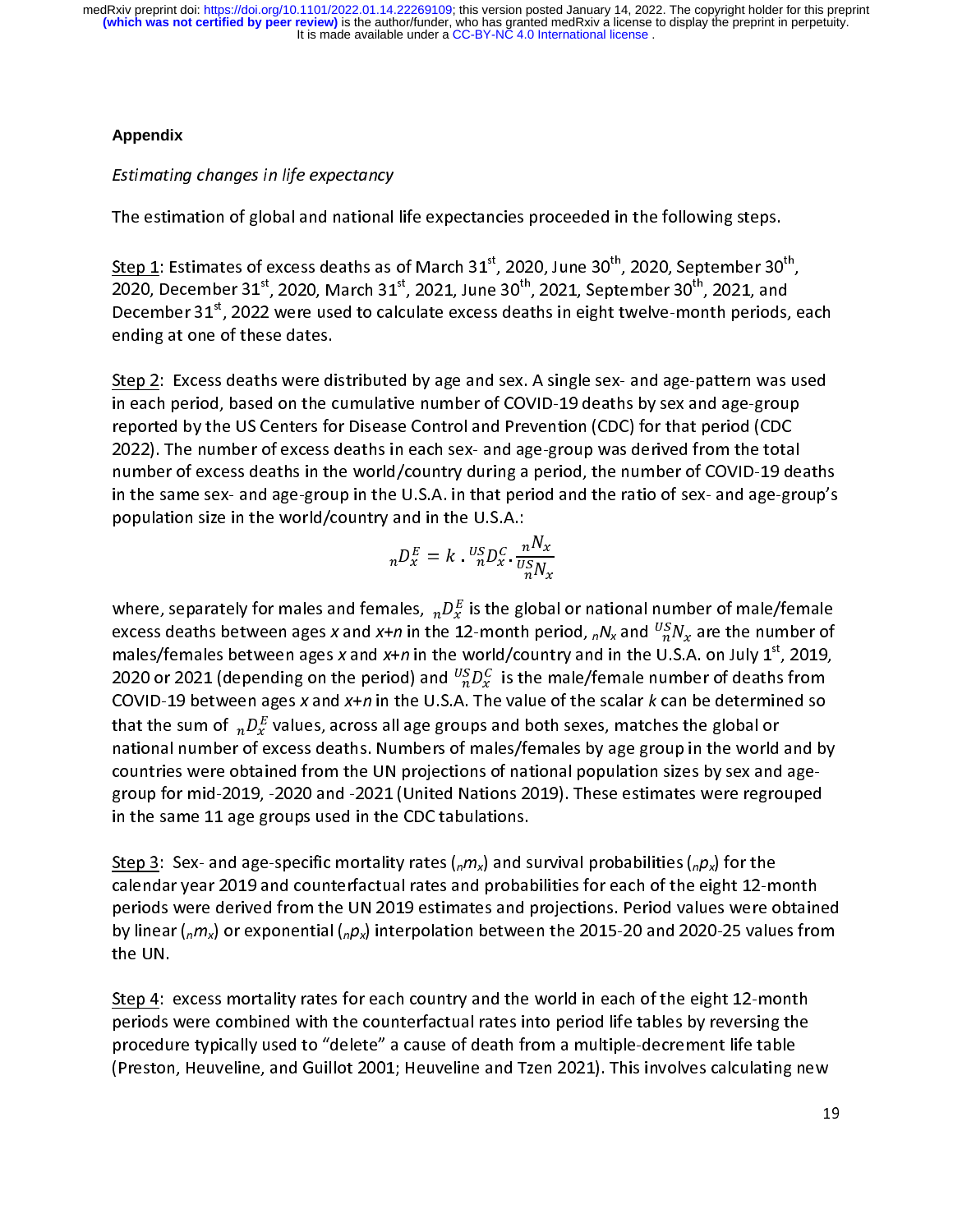solution:  $\oint_{n}^{*} p_x = n p_x \int_{n}^{nR_x}$ 

$$
{}_{n}^{*}p_{x} = n p_{x} {}^{n R_{x}}
$$

where  $_{n}p_{y}$ بر<br>ale<br>ath<br>nte where  $nP_X$  and  $nP_X$  are the survival probabilities for males/females between ages x and x+n in<br>the two life tables and  $nR_X$  is the ratio of projected deaths in the 12-month period with and<br>without excess deaths for mal without excess deaths for males/females in that age interval. This ratio can be obtained as:

$$
{}_{n}R_{x} = \frac{n m_{x} \cdot \left(n N_{x} - \left(n D_{x}^{E}/2\right)\right) + n D_{x}^{E}}{n m_{x} \cdot n N_{x}}
$$

 $\frac{1}{2}$ where  $nHx$  is the male/female age-specific death rate between ages x and x+n in the<br>counterfactual life table for the world/country for this 12-month period (from step 3<br>above,  $nN_x$  is the mid-2019, -2020 or -2021 globa above,  ${}_{n}N_{x}$  is the mid-2019, -2020 or -2021 global/national population in that sex and age-<br>group, and  ${}_{n}D_{x}^{E}$  is the global/national number of excess male/female deaths between ages x<br>and x+n in the 12-month above,  $n_x$ ,  $n_y$  is the mid-2019, -2020 or -2021 global/inational population in that sex and age-<br>group, and  $n_xD_x^E$  is the global/national number of excess male/female deaths between age-<br>and x+n in the 12-month period group, and  $nD_x$  is the global/hational number of excess male/female deaths between ages x<br>and x+n in the 12-month period estimated above (step 2). The denominator corresponds to th<br>expected number of deaths without exces and x+n in the 12-month period estimated above (step 2). The denominator corresponds to the<br>expected number of deaths without excess mortality, while in the numerator that number is<br>adjusted to take into account the fact t adjusted to take into account the fact that excess deaths modify the exposure to deaths from<br>other causes.<br>Step 5: Life expectancies were estimated from re-estimated probabilities (from step 4) and th

adjusted to take into account that the fact that the fact the any the exposure to deaths from<br>Step 5: Life expectancies were estimated from re-estimated probabilities (from step 4) and the<br>counterfactual rates and probabil <u>Step 5</u>: Life ex<br>counterfactua<br>values of .c Step 5: Life 1 and promove 5: Life 5: Life outlies (from step 3). To do this in all but the 2019 life table, new<br>Values of <sub>n</sub>a<sub>x</sub>, the age-specific number of years lived after age x for individuals dying in the age<br>interv values of  $_n\alpha_x$ , the age-specific number of years lived after age x for individuals dying in the age<br>interval x to x+n, also need to be derived, for which the interpolation suggested in Preston et al.<br>(2001, p.84) can be interval x to  $x+n$ , also need to be derived, for which the interpolation suggested in Preston et al.<br>(2001, p.84) can be used: interval x to x+n, also need to be derived, for which the interpolation suggested in Preston et al.<br>(2001, p.84) can be used:<br> ${}^{*}a = n + \left(R - \frac{1 - n p_x}{R} \left(1 - \frac{1}{n} \right)\right)$  $\frac{200}{200}$  can be used:

$$
{}_{n}^{*}a_{x}=n+\left(nR_{x}\cdot\frac{1-nP_{x}}{1-nP_{x}}\cdot\left(na_{x}-n\right)\right)
$$

Life expectancies can then be estimated from these new values of  $_n a_x$  and the new values of  $_n p_x$  (step 5) and standard life table relationships. Values for each period and countries are shown in the Supplementary File "Life Expectancies" (Excel File).

# $\frac{1}{\sqrt{2}}$  interpreting changes in life expectancy. Interpreting changes in life expectancy

ך<br>C<br>e There are two main interpretations of life expectancy at birth in a period life table. The first one derives from its cohort analog and expresses how long "synthetic" cohort members might be expected to live on average if derives from interesting and experience including to produce the inductions (age-specific<br>mortality rates at every age, or mortality schedule) throughout their lives. The second one is a<br>age-standardized mean age at death expected to the conditions of the live of the mortality substitute in the second or<br>age-standardized mean age at death in the population, where the actual age distribution<br>replaced by an external standard but by its "stati age-standardized mean age at death in the population, where the actual age distribution is not<br>replaced by an external standard but by its "stationary equivalent," that is, the age structure of age-standardized mean age at death in the population, there are actual age at the actual check<br>replaced by an external standard but by its "stationary equivalent," that is, the age structure of<br>20 replaced by an external stationard but by its "stationary equivalent," that is, the age structure of  $20$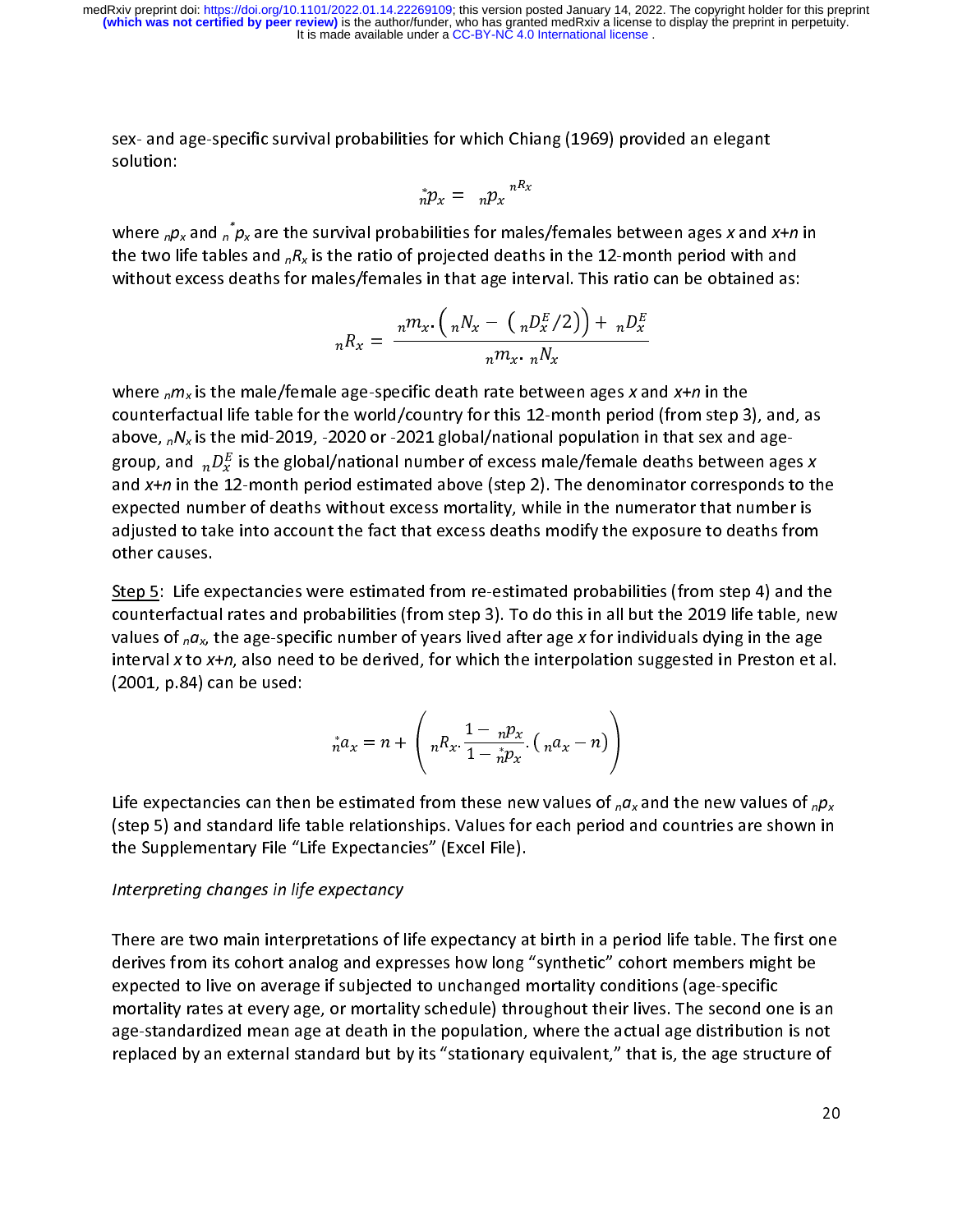a stationary population with the same mortality schedule. The two interpretations might be linked to the two sides of the life table identity:

$$
\frac{\int_0^{\omega} l(a)da}{l_0} = \frac{\int_0^{\omega} (d(a), a))da}{\int_0^{\omega} d(a)da}
$$

 $\frac{\int_0^{\omega} l(a)da}{l_0} = \frac{1}{\omega}$  where  $l(a)$  and  $d(a)$  are, respectively, the numbe )<br>)<br>. ratio on the left, total number of years lived,  $T_0$ , divided by cohort size,  $I_0$ , describes the first interpretation. The ratio on the right describes the second one since

$$
\frac{\int_0^{\omega} (d(a).a)) da}{\int_0^{\omega} d(a) da} = \frac{\int_0^{\omega} (l(a)\mu(a).a)) da}{\int_0^{\omega} (l(a)\mu(a))) da}
$$
  
is the mean age at death with the mortality rates by age,  $\mu(a)$ , and th

 $\frac{1}{r}$ distribution  $I(a)/I_0$ , whereas the mean age at death in the population is:

$$
\frac{\int_0^{\omega}(N(a)\mu(a).a))da}{\int_0^{\omega}(N(a)\mu(a)))da}
$$

distribution  $l(a)/l(0)$ , whereas the mean age at death in the population is:<br> $\frac{\int_0^{\omega}(N(a)\mu(a).a))da}{\int_0^{\omega}(N(a)\mu(a)))da}$ <br>where  $N(a)$  is the number of individuals of exact age *a* in the population

The first interpretation is more intuitive and by far the most common. It can be applied<br>to differences in life expectancy between two populations or to the difference made by a  $\frac{1}{r}$ rences in life expectancy between two populations or to the difference made by a<br>ty change that can be expected to become permanent, such as the elimination of a<br>f death. This interpretation becomes problematic when mortal mortality change that can be expected to become permanent, such as the elimination of a<br>cause of death. This interpretation becomes problematic when mortality changes tempor<br>(i.e., during mortality "shocks") as it would re cause of death. This interpretation becomes problematic when mortality changes temporarily<br>(i.e., during mortality "shocks") as it would require the assumption that these temporary<br>changes would last throughout the synthet  $(i.e., during mortality "shocks")$  as it would require the assumption that these temporary

For these situations, I suggest turning to the second interpretation of life expectancy at birth by interpreting changes in life expectancy as an internally standardized measure of a  $\frac{1}{2}$ r interpreting changes in life expectancy as an internally standardized measure of a<br>y that might be thought as a "Mean Unfulfilled Lifespan" (Heuveline 2021a). Building on<br>(1977), changes in life expectancy at birth indu quantity that might be thought as a "Mean Unfulfilled Lifespan" (Heuveline 2021a). Buildin<br>Keyfitz (1977), changes in life expectancy at birth induced by a cause of death,  $\Delta^i e(0)$ , can<br>written as: Keyfitz (1977), changes in life expectancy at birth induced by a cause of death,  $\Delta^i e(0)$ , can be written as:  $e(0)$ , can be

$$
\Delta^i e(0) = \frac{\int_0^{\omega} (d^i(a) \cdot e^{-i}(a)) da}{l_0} = \frac{\int_0^{\omega} (d^i(a) \cdot e^{-i}(a)) da}{\int_0^{\omega} d(a) da}
$$

where  $a(a)$  is the number of deaths due to cause *i* in the life table and *e* (*a*) is the counterfactual life expectancy at age *a* (in the absence of cause *i*). The difference if expectancy induced by cause *i* is the expectancy induced by cause  $i$  is the stationary equivalent of

expectancy induced by cause i is the stationary equivalent of . 

 $\mathbf{t}$ recognize the number of Years of Life Lost due to cause  $i$ .

reregimize the number of reas of the loss due to cause *i*.  
\n
$$
YLL^{i} = \int_{0}^{\omega} (D^{i}(a).e^{-i}(a)) da
$$

21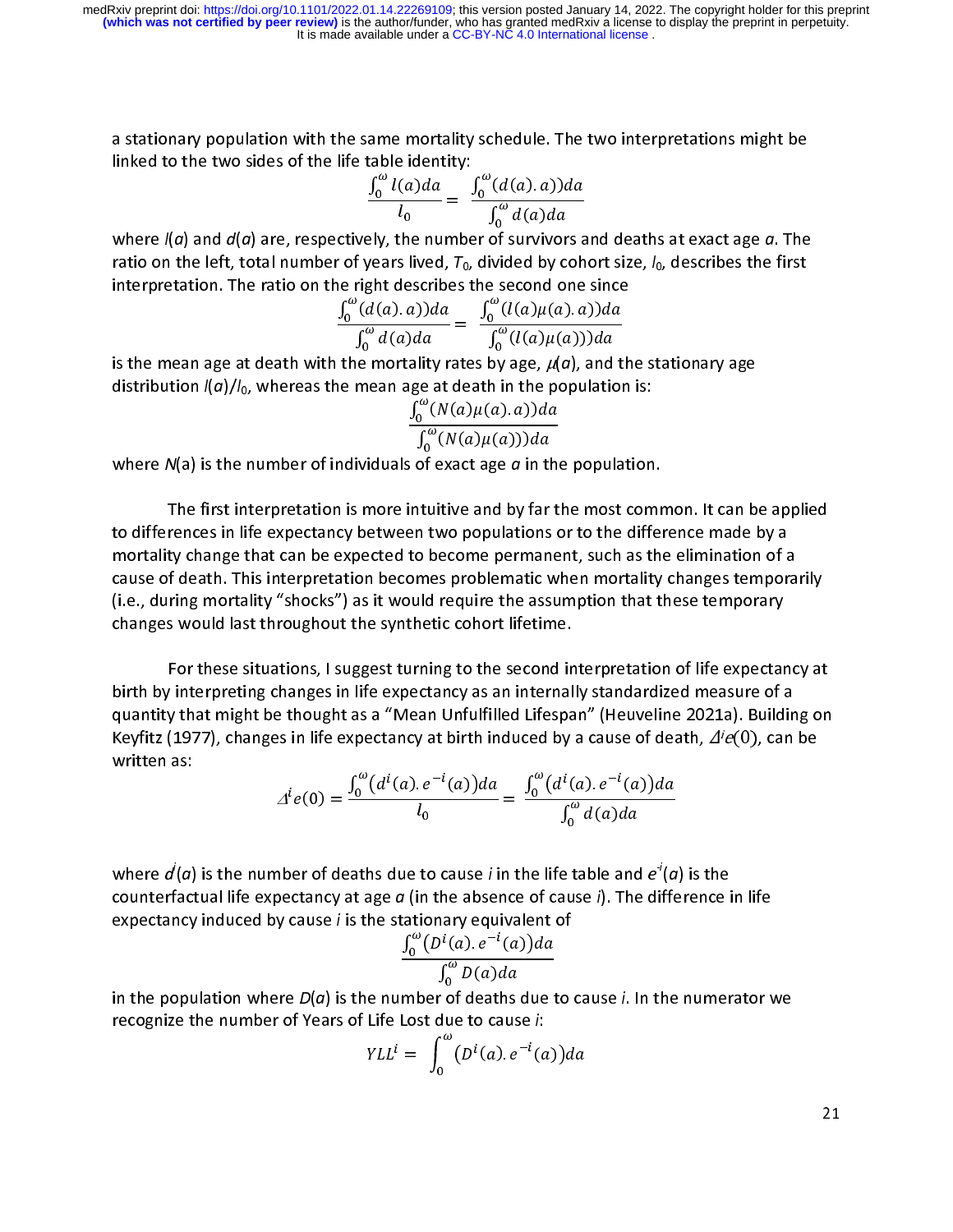With the total number of deaths during the period, *D*, as a denominator, *YLL<sup>I</sup>/D* is the average lifespan reduction due to cause *i* among the individuals who died in the reference period. This Mean Unfulfilled Lifespa /*D* is the<br>rence<br>rage<br>tion of a average mespan reduction due to cause *i* among the mutioduals who died in the reference<br>period. This Mean Unfulfilled Lifespan due to cause *i*, MUL<sup>i</sup> is the product of the average<br>lifespan reduction due to cause *i* for period. This Mean Unfulfilled Lifespan due to cause *I, MUL Is* the product of the average<br>lifespan reduction due to cause *i* for individuals who died of cause *i* times the proportion<br>deaths that are due to cause *i* in deaths that are due to cause  $i$  in the reference period:

$$
MUL^{i} \triangleq \frac{YLL^{i}}{D} = \frac{D^{i}}{D} \cdot \frac{YLL^{i}}{D^{i}}
$$

 D'<br>: to (<br>of ye  $\begin{array}{c} \square \\ \square \end{array}$ specific cause and remains interpretable as the number of years by which the average lifespan<br>was cut short by mortality change for individuals who died in the reference period. When<br>mortality changes, the reduction in lif was cut short by mortality change for individuals who died in the reference period. When<br>mortality changes, the reduction in life expectancy can thus be interpreted as the "stationary-<br>equivalent" of the MUL, regardless of was cultive changes, the reduction in life expectancy can thus be interpreted as the "station<br>equivalent" of the MUL, regardless of whether the mortality changes can be expected to b<br>permanent or temporary. Again, this int interpretation of changes in life expectancy, but it is more appropriate when mortality change  $\,$ permanent or temporary. Again, this interpretation is less intuitive than the most common<br>interpretation of changes in life expectancy, but it is more appropriate when mortality chang<br>are expected to be temporary. permanent or temporary. Again, this interpretation is less interpretation of changes in life expectancy, but it is more appropriate when mortality changes are expected to be temporary. interpretation of changes in life expected to be temporary.<br>are expected to be temporary. are expected to be temporary.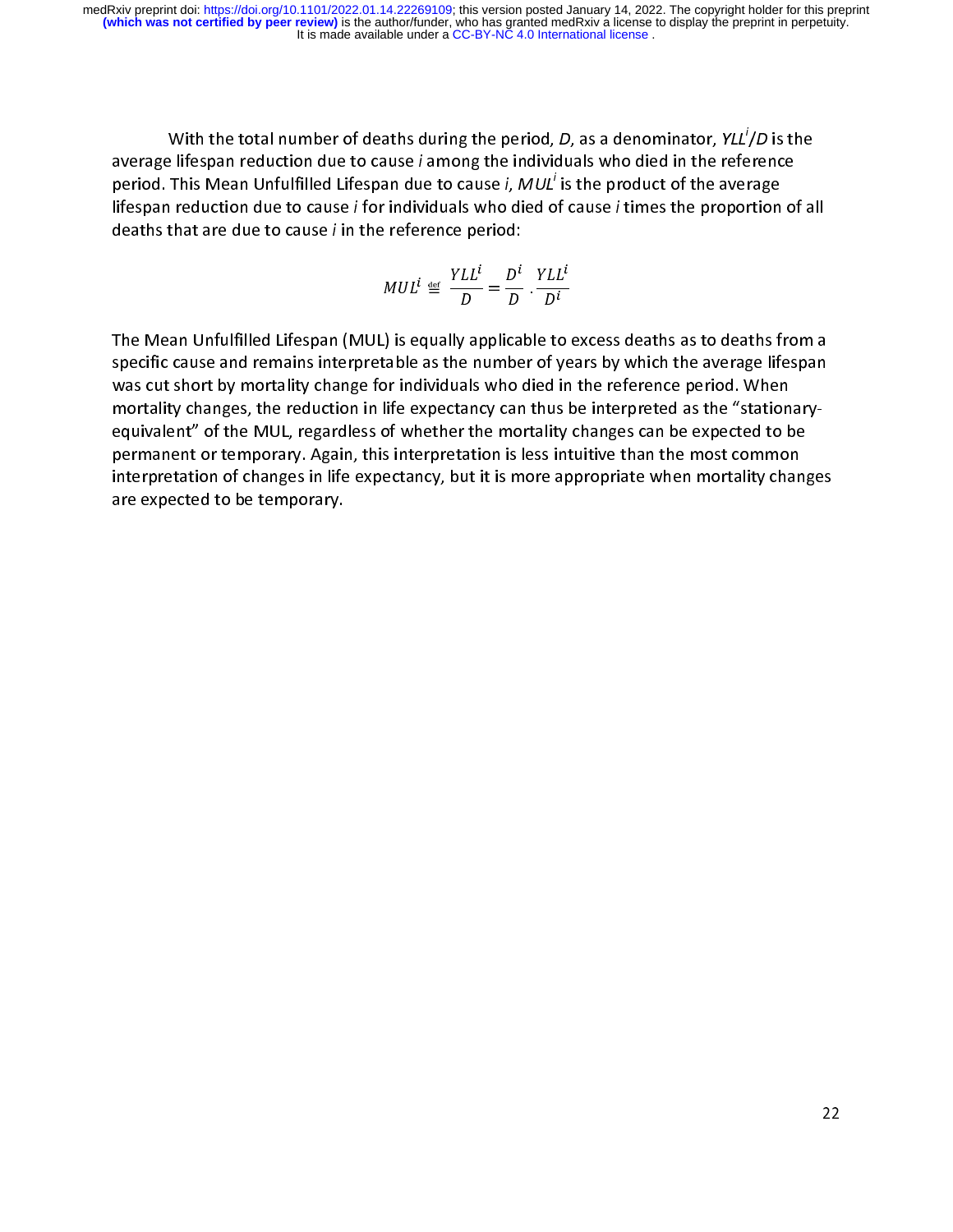#### **Figures**

#### **Figure 1: Estimates of excess deaths by country group and reported Covid-19 deaths, 2020-21, by quarter**

Note: see text for definition of Group-I, Group-II & Group-III countries.

Sources: Covid-19 deaths, JHU online dashboard; Excess deaths, author's calculations (see supplementary files for details)

#### **Figure 2: Global life expectancy, 2010-21 (both sexes, in years)**

Sources: 2010-19, United Nations (2019); 2010-21, author's calculations (see Appendix for details)

#### **Figure 3: Global life expectancy, by 12-month period ending in each quarter of 2020 & 2021 (both sexes, in years)**

Note: *YQn* refers to the 12-month period ending at the end of the n<sup>th</sup> quarter of year 2000+*Y* (e.g., 20Q1 is the period including the last three quarters of 2019 and the first quarter of 2020).

Sources: 2019, United Nations (2019); 2010-21, author's calculations (see Appendix for details)

#### **Figure 4: Annual change in life expectancy, 2019-21 (both sexes, in year)**

Categories:

- 1: Maximum annual decline < 2 years
- 2: Maximum annual decline > 2 years, average annual decline <2 years
- 3: Average annual decline >2 years

Sources: Author's calculations (see supplementary files for details)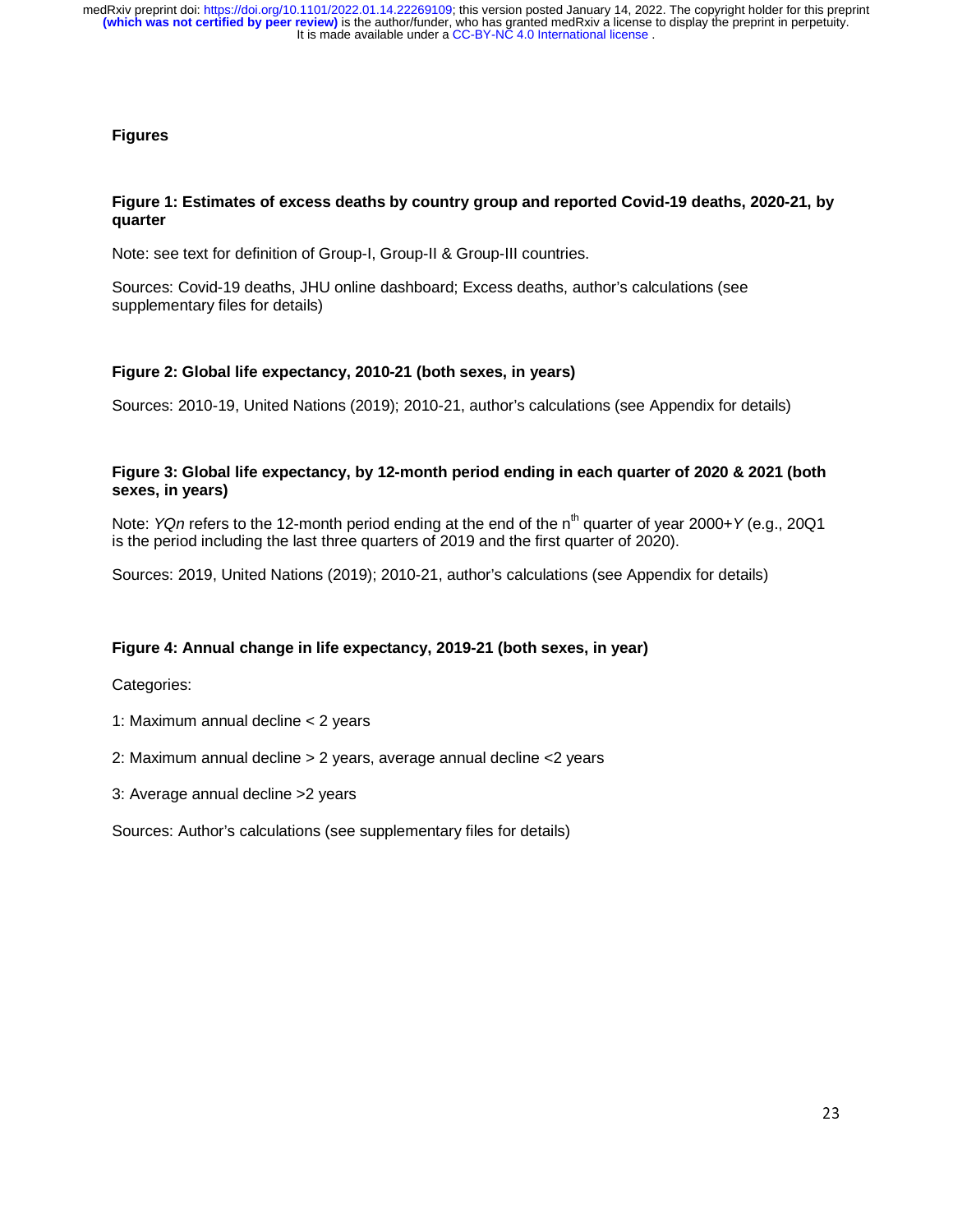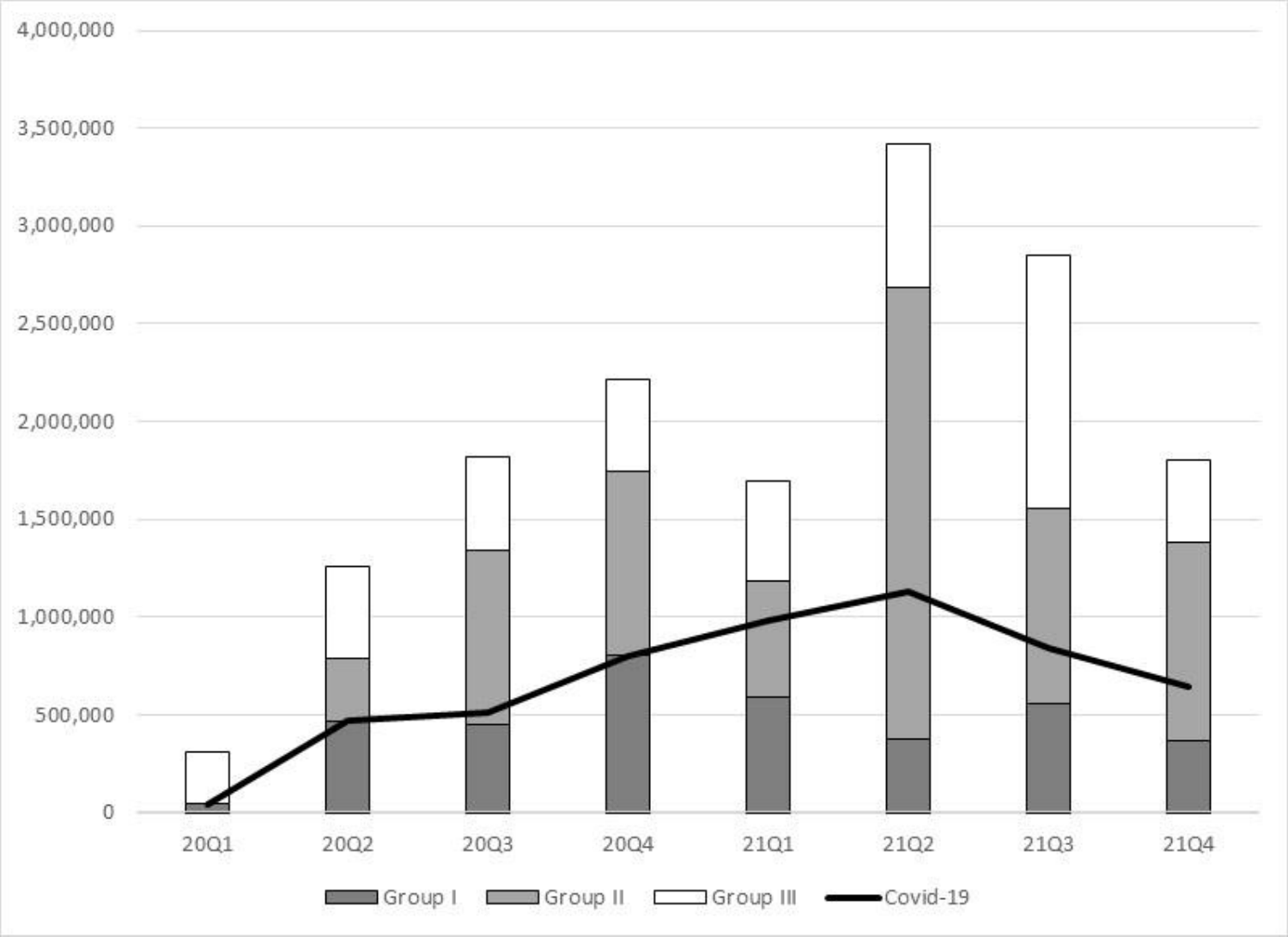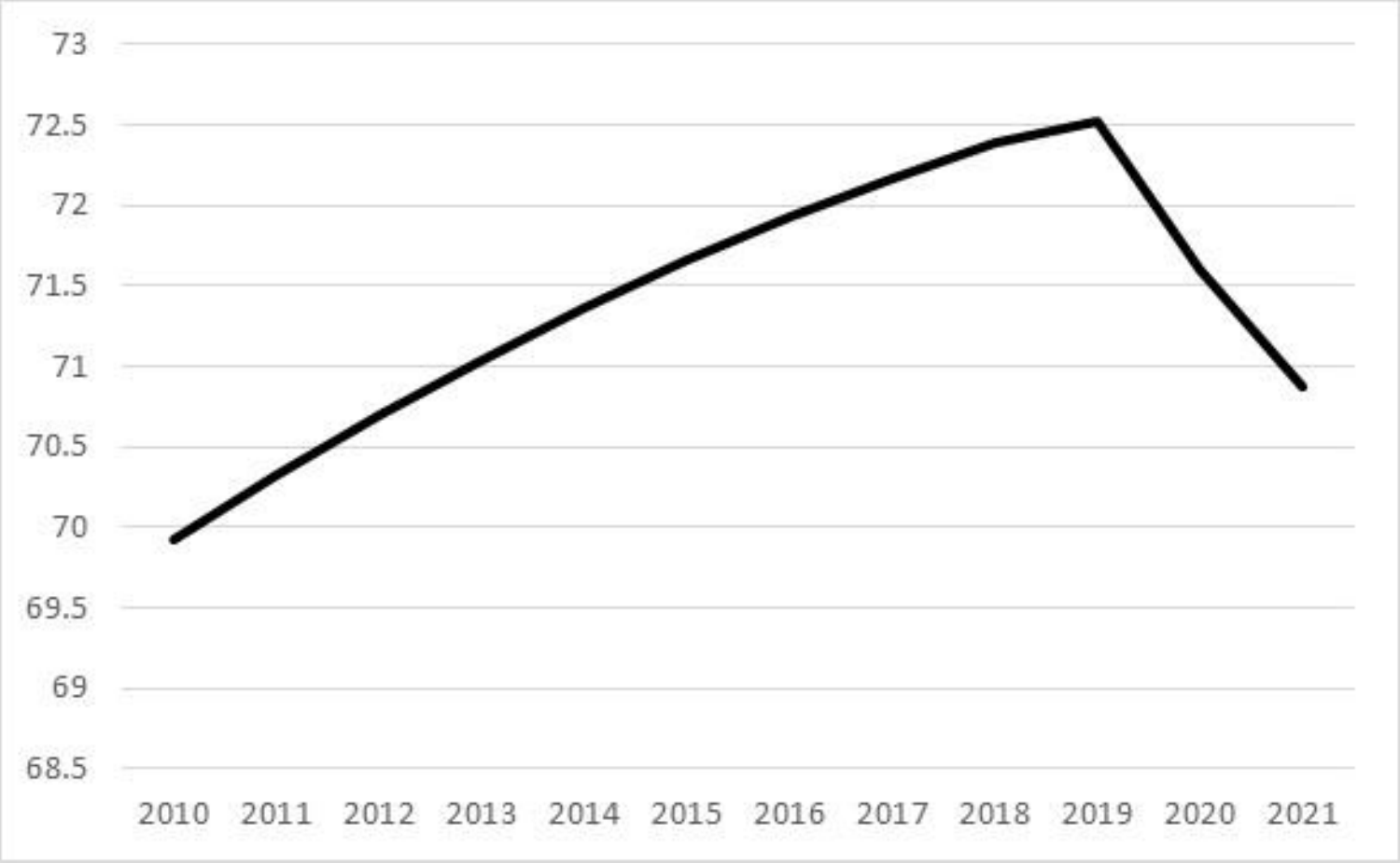